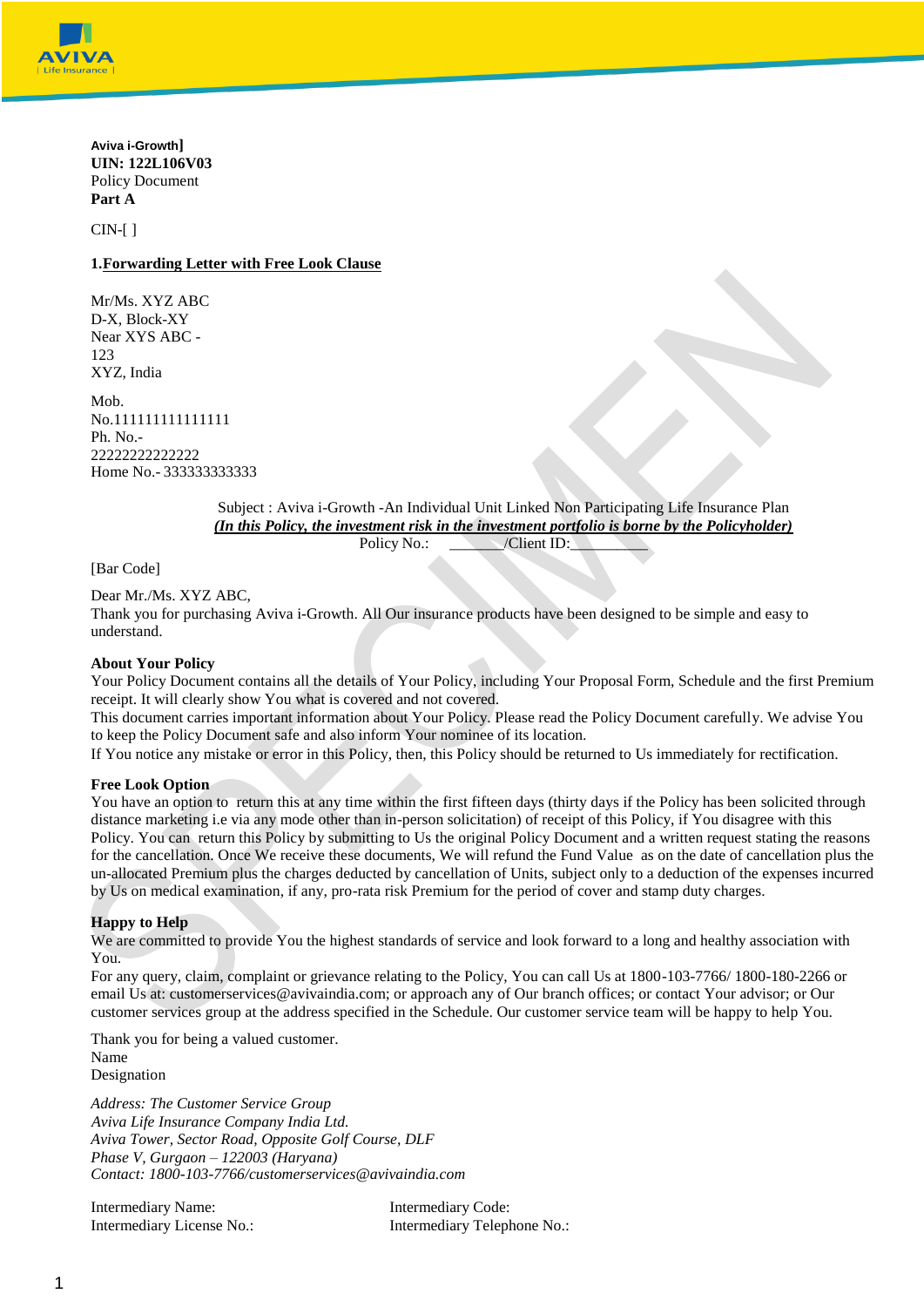

Intermediary Mobile No: Intermediary Email: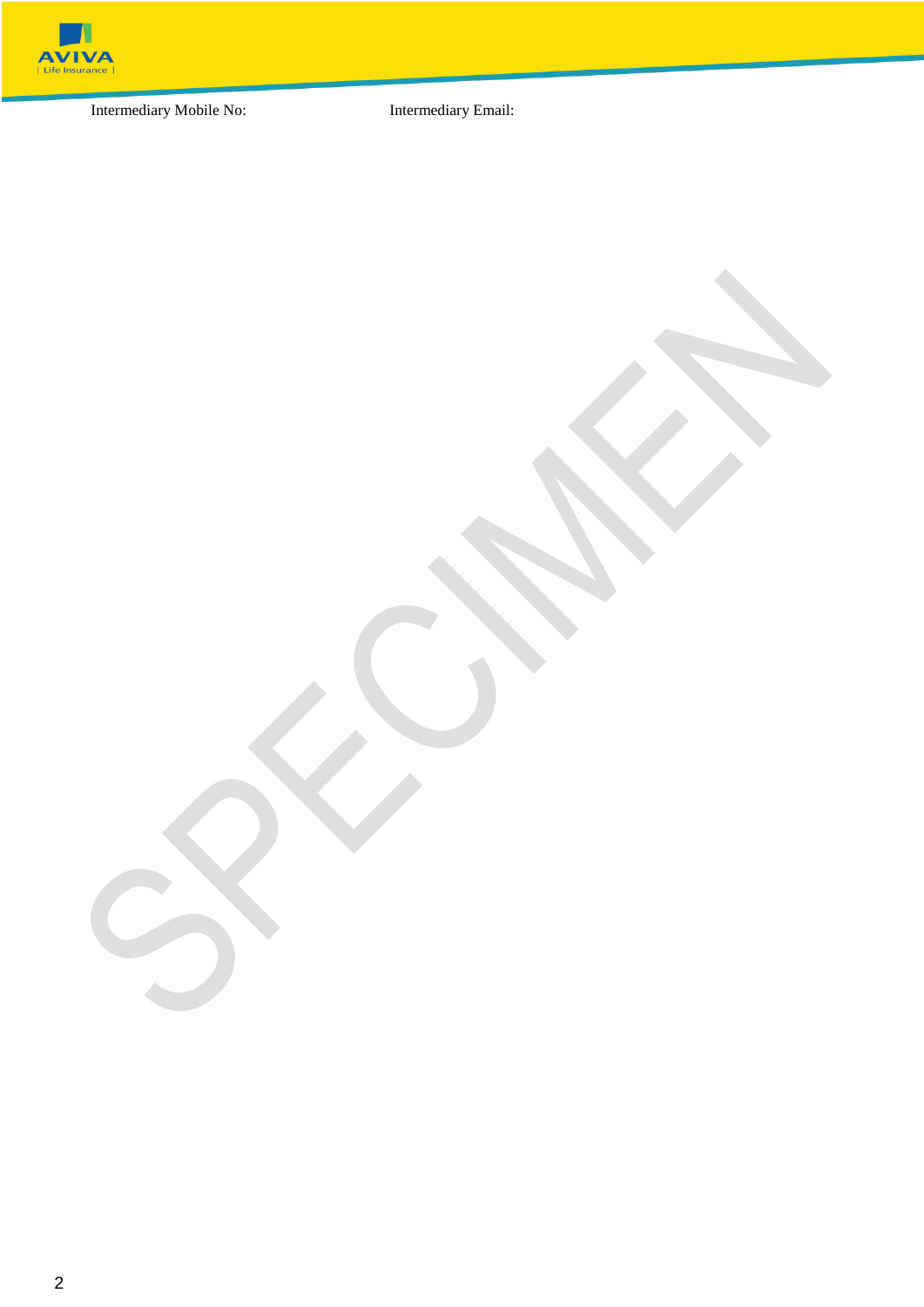

## **PART A-**

### **Policy Preamble**

This Policy Document evidences the contract of insurance between You and Us. Your Proposal Form is the basis of the insurance provided by Us. We will provide the benefits set out in this Policy subject to its terms and conditions.

### **Policy Schedule**

We have entered into this Policy on the basis of the information provided by You in the Proposal Form, along with any other reports, documents and declarations received from You or on Your behalf for effecting a life insurance contract on the life of the Insured, which We have entered into in absolute good faith basis the information and representations furnished by You. We agree to pay the benefits under the Policy upon the Insured Event subject to the Policy terms.

### **Note: In this Policy, the investment risk in the investment portfolio is borne by the Policyholder**

| 1. Policy Details                                                                                        |                                 |
|----------------------------------------------------------------------------------------------------------|---------------------------------|
| Policy Number:                                                                                           | Plan Code:                      |
| Plan Name:                                                                                               | UIN: 122L106V03                 |
| Plan Type: Individual Unit Linked Non-Participating Life Policy Classification:<br><b>Insurance Plan</b> |                                 |
|                                                                                                          |                                 |
| 2. Policyholder Details                                                                                  | 3. Insured Details              |
| Name:                                                                                                    | Name:                           |
| Date of birth:                                                                                           | Date of birth:                  |
| Age:                                                                                                     | Age:                            |
| Sex:<br>Identity proof:                                                                                  | Sex:<br>Identity proof:         |
| Address:                                                                                                 | Address:                        |
| Contact Number(s):                                                                                       | Contact Number(s):              |
| Email Id:                                                                                                | Email Id:                       |
|                                                                                                          |                                 |
| Relationship with the Insured:                                                                           | Whether Age admitted: (Yes/No): |
| <b>4. Insurance Details</b>                                                                              |                                 |
| Sum Assured                                                                                              | Rs.                             |
| <b>Accidental Death Benefit</b>                                                                          | Rs.                             |
| Premium Payment Type                                                                                     | Regular Premium                 |
| Premium:                                                                                                 | Rs.                             |
| Applicable Tax Amount*                                                                                   | Rs.                             |
| Total payable (Base Plan)                                                                                | Rs.                             |
| <b>Total number of Premiums</b>                                                                          |                                 |
| Premium Frequency                                                                                        |                                 |
| Premium Payment Term                                                                                     |                                 |
| <b>Annualized Premium **</b>                                                                             | Rs.                             |
| Policy Commencement Date/Date of Inception of Policy                                                     |                                 |
| <b>Risk Commencement Date</b>                                                                            |                                 |
| Policy Term                                                                                              |                                 |
| Due date for payment of last Premium                                                                     |                                 |
| <b>Maturity Date</b>                                                                                     |                                 |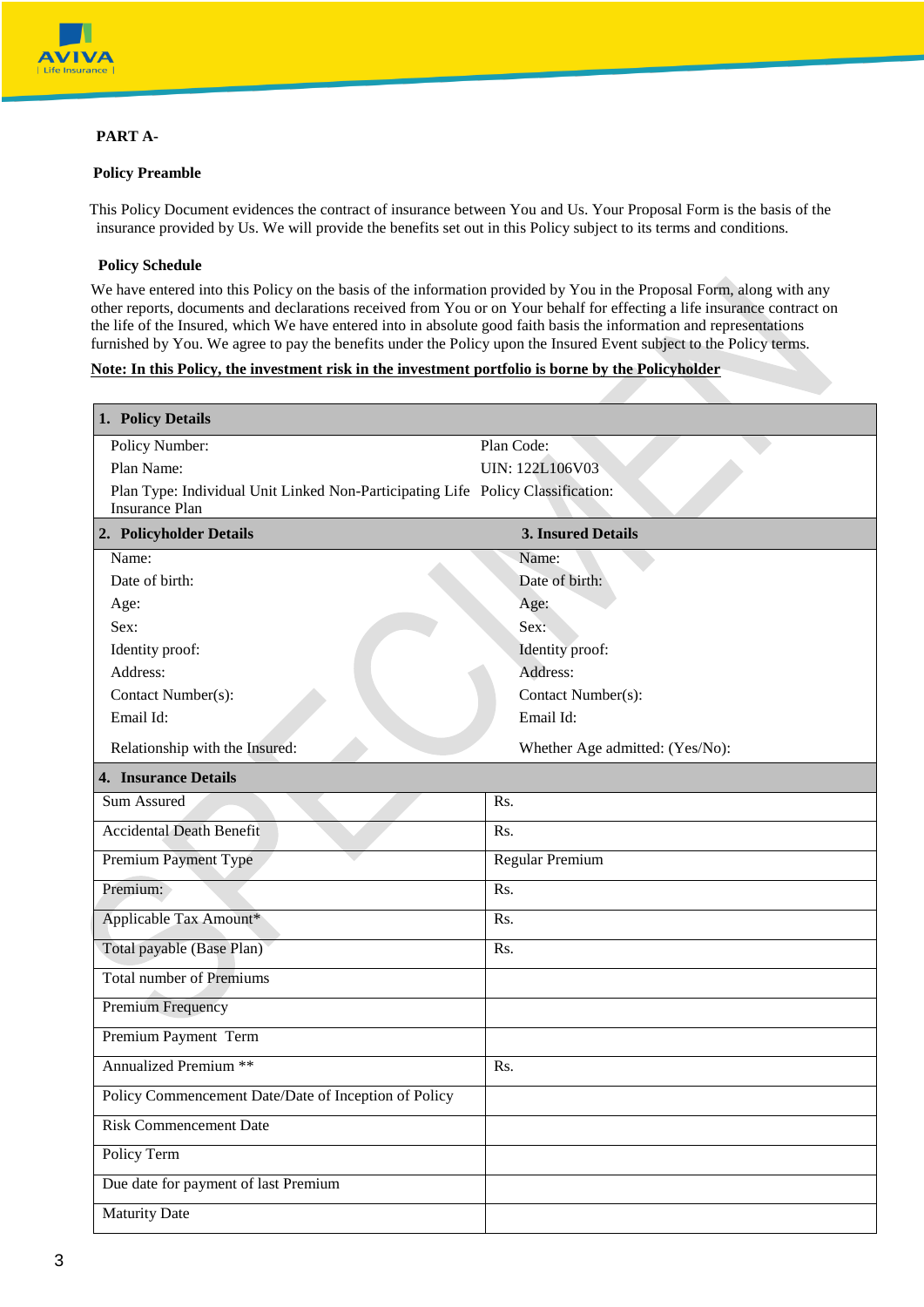

|                                                     |                                   |                      | * Applicable taxes will be payable by You at the prevailing rates. Tax laws are subject to change and You will be<br>responsible to pay or bear any new or additional tax or any changed amount of tax being made applicable/ imposed on the |
|-----------------------------------------------------|-----------------------------------|----------------------|----------------------------------------------------------------------------------------------------------------------------------------------------------------------------------------------------------------------------------------------|
|                                                     | premium by a competent authority. |                      |                                                                                                                                                                                                                                              |
|                                                     |                                   |                      | ** Annualized Premium excludes taxes, rider premiums and extra premium on riders, if any.                                                                                                                                                    |
| 5. Funds***                                         |                                   |                      |                                                                                                                                                                                                                                              |
|                                                     |                                   |                      | (***Subject to change by You in accordance with the Policy Document.)                                                                                                                                                                        |
| Fund 1                                              | Fund 2                            | Fund 3               |                                                                                                                                                                                                                                              |
| Name:                                               | Name:                             | Name:                |                                                                                                                                                                                                                                              |
|                                                     |                                   |                      |                                                                                                                                                                                                                                              |
| Proportion:                                         | Proportion:                       | Proportion:          |                                                                                                                                                                                                                                              |
|                                                     |                                   |                      | 6. Nomination Details (Under section 39 of the Insurance Act 1938, amended from time to time)                                                                                                                                                |
| Nominee(s) 1                                        |                                   | Nominee(s) $2$       | Nominee(s) $3$                                                                                                                                                                                                                               |
| Name:                                               |                                   | Name:                | Name:                                                                                                                                                                                                                                        |
| Percentage:                                         |                                   | Percentage:          | Percentage:                                                                                                                                                                                                                                  |
| Address:                                            |                                   | Address:             | Address:                                                                                                                                                                                                                                     |
| Age:                                                |                                   | Age:                 | Age:                                                                                                                                                                                                                                         |
| Your Relation:                                      |                                   | Your Relation:       | Your Relation:                                                                                                                                                                                                                               |
| Appointee (in case of minority of the Nominee)      |                                   |                      |                                                                                                                                                                                                                                              |
| Name:                                               |                                   |                      |                                                                                                                                                                                                                                              |
| Address:                                            |                                   |                      |                                                                                                                                                                                                                                              |
|                                                     |                                   |                      | Beneficiaries in case of insurance under the Married Women's Property Act, 1874                                                                                                                                                              |
| <b>Beneficiary 1</b>                                |                                   | <b>Beneficiary 2</b> | <b>Beneficiary 3</b>                                                                                                                                                                                                                         |
| Name:                                               |                                   | Name:                | Name:                                                                                                                                                                                                                                        |
| Percentage:                                         |                                   | Percentage:          | Percentage:                                                                                                                                                                                                                                  |
| Address:                                            |                                   | Address:             | Address:                                                                                                                                                                                                                                     |
| Age:                                                |                                   | Age:                 | Age:                                                                                                                                                                                                                                         |
| Your relation:                                      |                                   | Your relation:       | Your relation:                                                                                                                                                                                                                               |
| <b>Trustee 1</b>                                    |                                   | <b>Trustee 2</b>     | Trustee3                                                                                                                                                                                                                                     |
| Name:                                               |                                   | Name:                | Name:                                                                                                                                                                                                                                        |
| Address:                                            |                                   | Address:             | Address:                                                                                                                                                                                                                                     |
| 7. Any Special Conditions:                          |                                   |                      |                                                                                                                                                                                                                                              |
| 8. Endorsements, if any:                            |                                   |                      |                                                                                                                                                                                                                                              |
| Sector 43, Gurgaon -122 003 (Haryana)<br>Authorized | 9. Our Corporate Office Address:  |                      | Aviva Life Insurance Company India Limited, Aviva Tower, Sector Road, Opp. Golf Course, DLF Phase V,                                                                                                                                         |
|                                                     |                                   |                      |                                                                                                                                                                                                                                              |
|                                                     |                                   |                      |                                                                                                                                                                                                                                              |

Place:

**Note: On examination of this Schedule, if You notice any mistake/error in the information, this Policy is to be returned to Us for correction promptly.**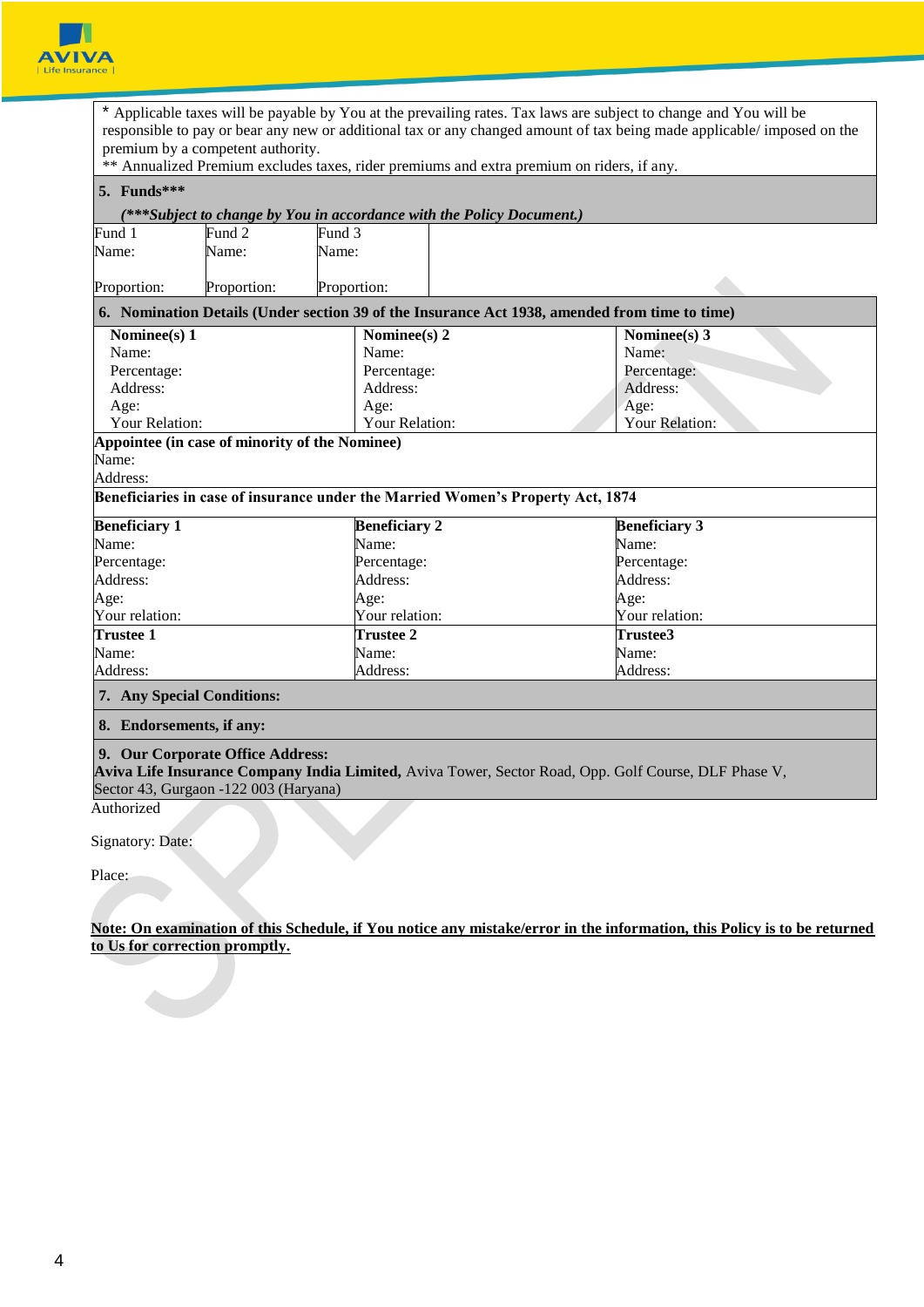

## **Part B- Definitions**

### **A. Definitions**

All capitalized terms in the Policy shall be ascribed the meaning as below:

- 1. **Accident** means a sudden, unforeseen and involuntary event caused by external, visible and violent means.
- 2. **Accidental Death Benefit** means the amount which is payable in accordance with Clause 2 of Part C.
- 3. **Age** means age of the Insured at last birthday, as specified in the Schedule.
- 4. **Annualized Premium** means the total amount of Premiums (excluding taxes, rider premiums and extra premiums on riders, if any) payable by You in a Policy Year.
- 5. **Appointee** means the person named as such in the Schedule to receive the Death Benefit and give a valid discharge to Us on behalf of the Nominee in the event of death of the Insured when the Nominee is less than eighteen (18) years of age.
- 6. **Business Day** means days other than holidays where stock exchanges (excluding Muhurat trading day) with national wide terminals are open for trade (other than day on which exchanges are open for testing) or any day declared by the IRDAI as business day.
- 7. **Claimant** means the Policyholder if he is different from the Insured or the Nominee (includes Appointee in case Nominee is a minor) or Assignee and where there is none, the person/s named in Your will or Your legal heirs, as the case may be.
- 8. **Complete Withdrawal** means the surrender or termination of the Policy in accordance with Part D.
- 9. **Date of Complete Withdrawal** means the date on which We receive Your notice for Complete Withdrawal of the Policy.
- 10. **Date of Revival** means the date on which the Policy is revived by Us as per Clause 4 of Part D of this Policy Document.
- 11. **Death Benefit** means the amount which is payable in accordance with Clause 1 of Part C of this Policy Document.
- **12. Discontinuance** means the state of a policy that could arise on account of Surrender of the Policy or non-payment of the Premium due before the expiry of the Grace Period. Provided that, no Policy shall be treated as discontinued due to nonpayment of Premium, if, within the Grace Period, the Premium has not been paid due to death of the Insured or upon happening of any other contingency covered under the Policy.
- 13. **Discontinuance Charge** means the charge specified in Clause 1 of Part E of this Policy Document.
- 14. **Discontinuance Period** is the period from the due date of first unpaid installment of Premium till the Date of Revival or termination of the Policy.
- 15. **Discontinued Policy Fund** means Our segregated fund which is set aside and is constituted by the Fund Value of the Policies discontinued during the Lock-In Period.
- 16. **Funds** means the internal segregated unit linked funds established and managed by Us in accordance with Part E of this Policy Document.
- 17. **Fund Management Charge** means charge specified in Clause 1 of Part E of this Policy Document.
- 18. **Fund Value** means the total number of Units pertaining to Premium and Top Up Premium, if any, held in the unit account multiplied by their respective NAV.
- 19. **Grace Period** means the time granted by Us from the due date for the payment of Premium, without any penalty or late fee, during which time Your Policy is considered to be in-force with the risk cover without any interruption, as per the terms & conditions of the Policy. The Grace Period for payment of the Premium shall be thirty (30) days for annual/halfyearly/quarterly Premium frequency, and fifteen (15) days for monthly Premium frequency, commencing from the date on which the Premium was due.
- 20. **Insured** means the person, named in the Schedule, on whose life this Policy is affected.
- 21. **Insured Event** means the Insured's death during the Policy Term.
- 22. **IRDA of India** or **IRDAI** means Insurance Regulatory and Development Authority of India established under the IRDA Act, 1999, as amended from time to time.
- 23. **Lock-In Period** means the period of five (5) consecutive Policy Years from the Policy Commencement Date.
- 24. **Maturity Benefit** means the amount payable in accordance with Clause 3 of Part C of this Policy Document.
- 25. **Loyalty Additions** means the amount that is calculated in accordance with the table below, provided that all due Premiums have been received by Us in full on the date the Loyalty Addition becomes due. The rate of Loyalty Addition is guaranteed and shall not be altered during the Policy Term.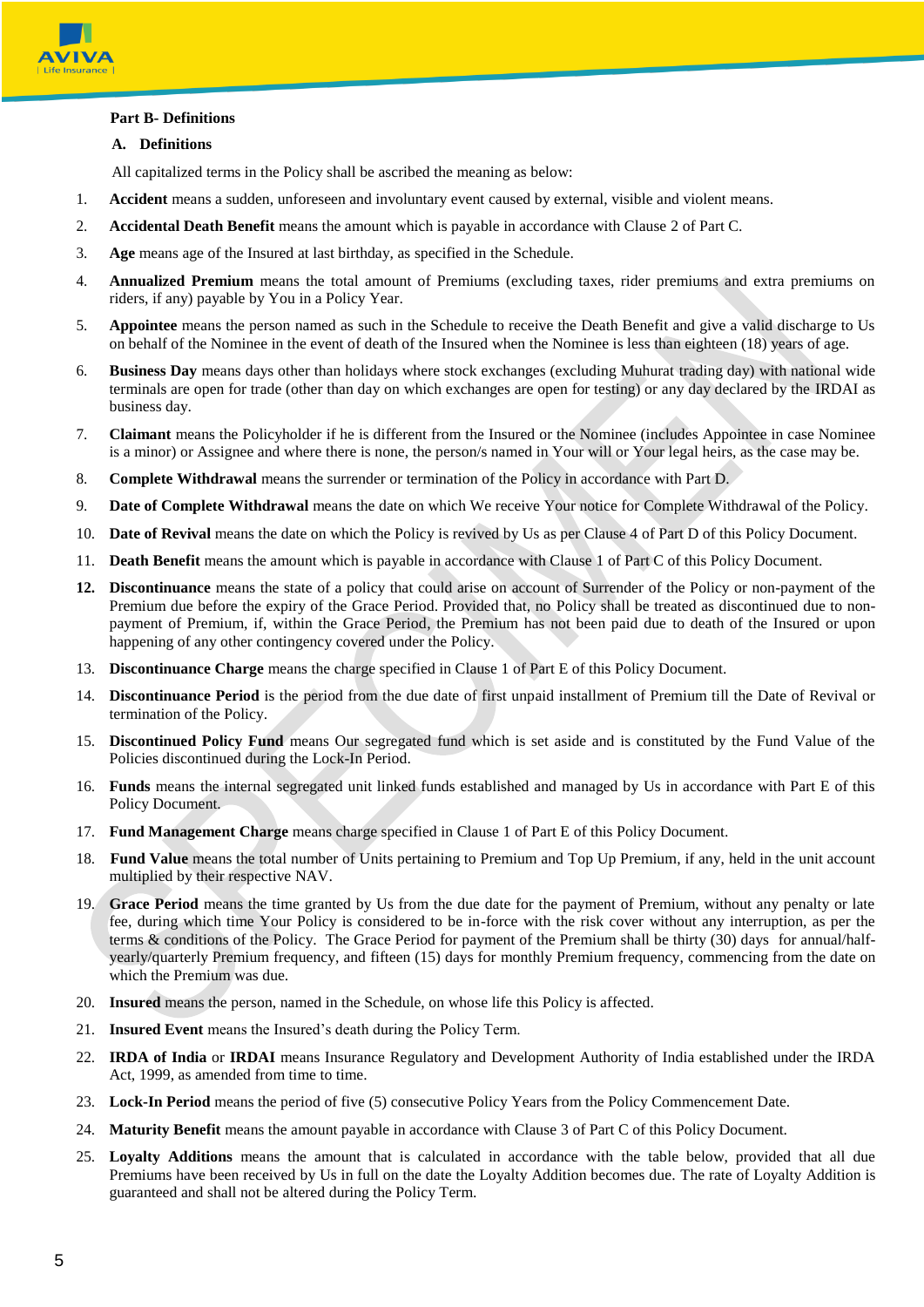

| Policy<br>Term (in<br>years) | Added at Policy<br>Anniversary                         | Loyalty<br>Addition as a<br>% of Fund<br>Value at the<br>end of the<br>Policy Year |
|------------------------------|--------------------------------------------------------|------------------------------------------------------------------------------------|
| 10                           | $8^{th}$ , 9 <sup>th</sup> & 10 <sup>th</sup>          | 1.25%                                                                              |
| 15                           | $14^{th}$ & $15^{th}$<br>$13^{\text{th}}$              | 2.70%                                                                              |
| 20                           | $18^{\text{th}}$ , $19^{\text{th}}$ & $20^{\text{th}}$ | 3.00%                                                                              |

- 26. **Maturity Date** means the date on which the Policy matures, as specified in the Schedule..
- 27. **Medical Practitioner** means a person who holds a valid registration from the Medical Council of any State or Medical Council of India or Council for Indian Medicine or for Homeopathy setup by the Government of India or a State Government and is thereby entitled to practice medicine within its jurisdiction and is acting within the scope and jurisdiction of his license. Medical Practitioner shall not include:
	- i. Your spouse, father (including step father), mother (including step mother), son (including step son), son's wife, daughter (including step daughter), daughter's husband, brother (including step brother) and sister (including step sister), or;
	- ii. You or the Insured
- 28. **Mortality Charge** means charge as specified in Clause 1 of Part E of this Policy Document.
- 29. **Net Asset Value** or **NAV** means the price in accordance with Clause 2 of Part D of this Policy Document at which We allocate or redeem Units in each of the Funds on that day.
- 30. **Nominee** means the person named in the policy Schedule who has been nominated by You, in accordance with Section 39 of the Insurance Act, 1938, as amended from time to time to receive benefits in respect of this Policy.
- 31. **Policy** means the contract of insurance entered into between You and Us as evidenced by this Policy Document and also includes the Proposal Form.
- 32. **Policy Administration Charge** means the charge as specified in Clause 1 of Part E of this Policy Document.
- 33. **Policy Anniversary** means the annual anniversary of the Policy Commencement Date.
- 34. **Policy Commencement Date** or **Date of Inception of Policy** means the date on which the Policy commenced, as specified in the Schedule.
- 35. **Policy Document** means the present document evidencing the contract of insurance including the Schedule which has been issued on the basis of the Proposal Form, other representations and documents submitted by You and/or the Insured and the endorsements issued by Us and includes all of the above.
- 36. **Policy Term** means the period between the Policy Commencement Date and the Maturity Date.
- 37. **Policy Year** means a period of twelve months commencing on the Policy Commencement Date or any Policy Anniversary.
- 38. **Premium** means the regular amount of the installment premium mentioned in the Schedule which is payable by You to Us during the Premium Payment Term. This is exclusive of the applicable taxes.
- 39. **Premium Allocation Charge** means the charge specified in Clause 1 of Part E of this Policy Document
- 40. **Premium Payment Term** means the period specified in the Schedule during which the Premium is payable.
- 41. **Proceeds of the Discontinued Policy Fund** means the Fund Value as on the Date of Complete Withdrawal, after addition of the guaranteed interest rate as specified under Clause 2.7 of Part E of this Policy Document.
- 42. **Proposal Form** means the completed and dated proposal form submitted by You to Us, including any declarations and statements annexed to it or submitted to Us in connection with the proposal for obtaining insurance cover under this Policy.
- 43. **Reduced Paid Up Policy** means a Policy where the Sum Assured is reduced in accordance with Clause 4 of Part D of this Policy Document.
- 44. **Reduced Paid-up Sum Assured** means the amount as calculated in accordance with Clause 4 of Part D of this Policy Document
- 45. **Revival** means revival of the Policy which has been discontinued due to non- payment of the due Premiums as per the Policy terms.
- 46. **Revival Period** means a period of three consecutive years from the date of the first unpaid installment of the Premium.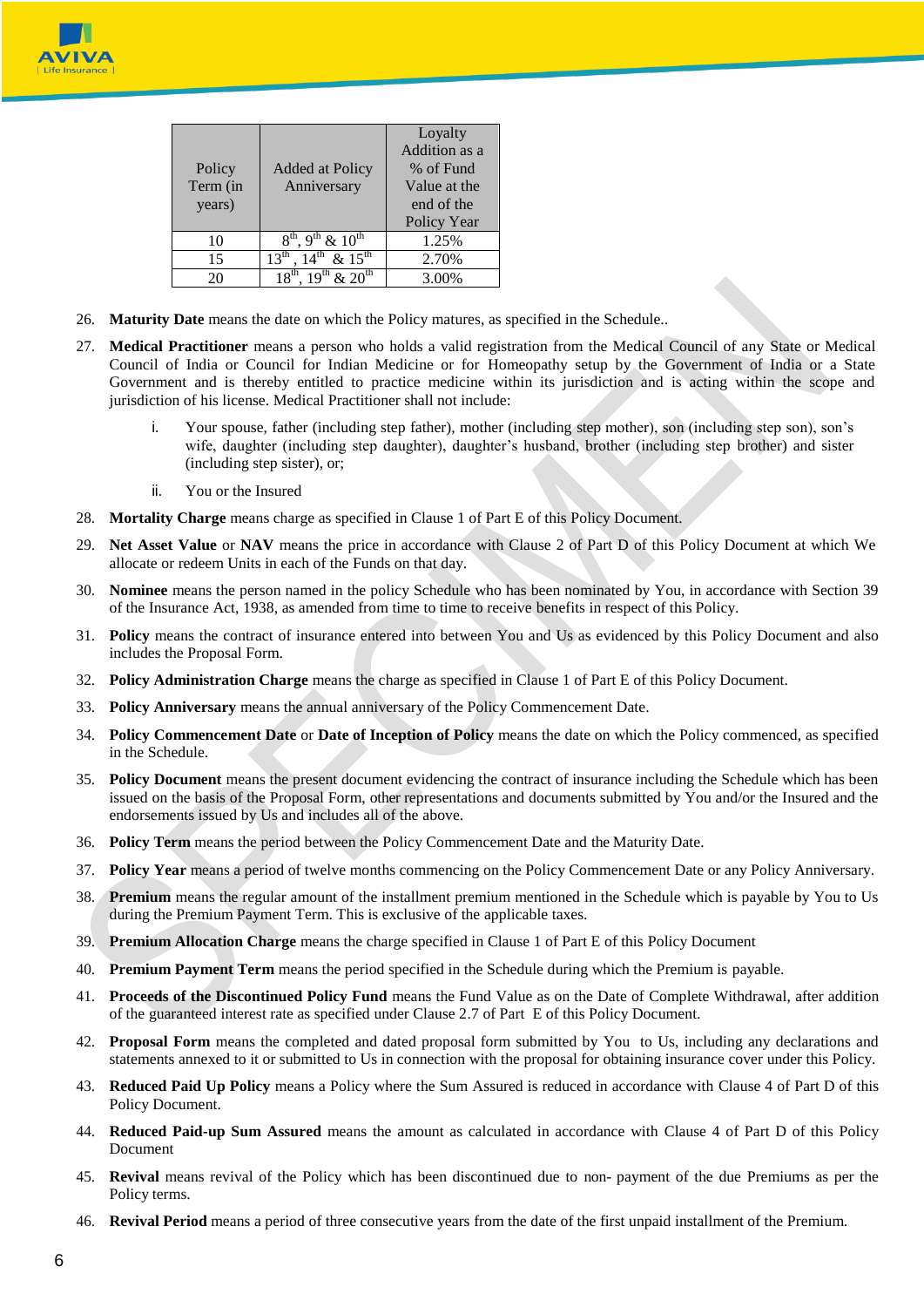

- 47. **Risk Commencement Date** means the date given in the Schedule from which We accept the risk on the life of the Insured.
- 48. **Schedule** means the schedule (including any endorsements) which We have issued in connection with this Policy and, if more than one, then the latest in time.
- 49. **Sum Assured** means the amount specified in the Schedule.
- 50. **Surrender** means the Complete Withdrawal or voluntary termination of the Policy by You before the Maturity Date, subject to the terms and conditions governing the Policy.
- 51. **Surrender Value** means the amount payable, if any, that becomes payable in case of Surrender of the Policy in accordance with Clause 4 of Part D of this Policy Document.
- 52. **Unit** means a notional and proportionate part of the unit account created by the allocation of the Premium and the Top Up Premium, if any and created solely for the purpose of determining the benefits under this Policy.
- 53. **Valuation Date** shall have the meaning ascribed to it in Clause 2 of Part D of this Policy Document.
- 54. **We, Our** or **Us** means the Aviva Life Insurance Company India Limited.
- 55. **You** or **Your** or **Policyholder** means the person named in the Schedule who has taken this Policy with Us.

#### **B. Policy Interpretation**

1. Where appropriate, references to the singular include references to the plural, references to a gender include the other gender/s and reference to any statutory enactment includes any amendment to that enactment and reference to days means calendar days only unless stipulated to the contrary.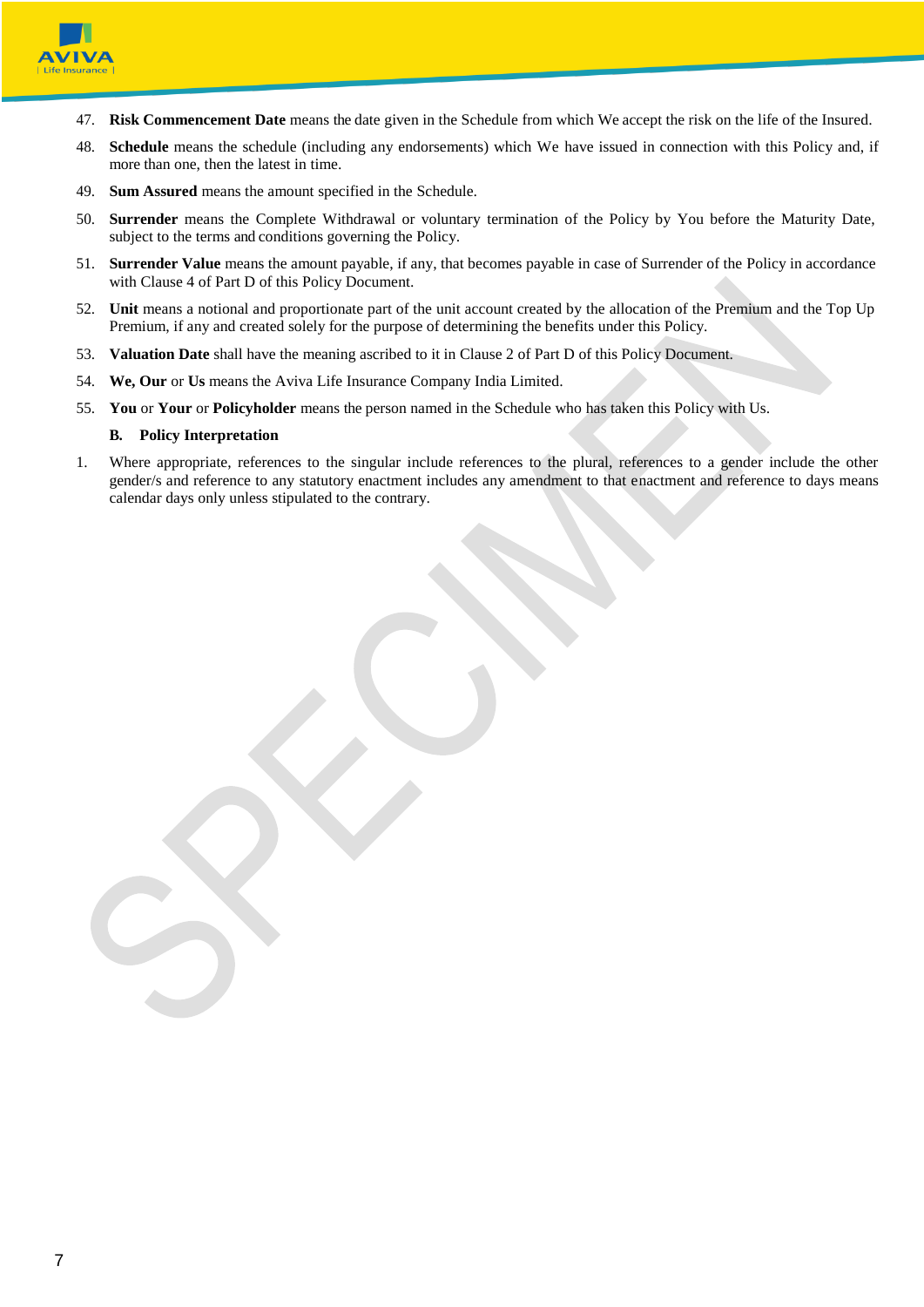

## **1. Death Benefit:**

- 1.1 Upon the occurrence of the Insured Event and provided that all due Premiums have been received by Us, the Claimant shall receive the highest of the following amounts as the Death Benefit:
	- 1.1.1 the Sum Assured after deducting all partial withdrawals in accordance with Clause 3.4.5 of Part D of this Policy Document; or
	- 1.1.2 the Fund Value of Premiums as on the date of notification of the Insured Event along with the Loyalty Additions, if any; or
	- 1.1.3 105% of the total Premiums received.
- 1.2 The Policy shall immediately and automatically terminate after the payment of the Death Benefit.
- 1.3 Any charges recovered under Part E subsequent to the date of Insured Event shall also be payable by Us to You.
- 1.4 In addition to the above, payment of Death Benefit shall be done in accordance with the provisions of Clause 2 of Part F.

### **2. Accidental Death Benefit**

- 2.1 If the Insured Event occurs solely and directly due to an Accident, then in addition to any amounts payable under the Death Benefit, We will pay the Accidental Death Benefit specified in the Schedule provided that the Insured Event is not caused or aggravated directly or indirectly by:
	- 2.1.1 consumption of alcohol;
	- 2.1.2 drug abuse including drug taking other than prescribed by a Medical Practitioner;
	- 2.1.3 any crime committed by the Insured;
	- 2.1.4 willful self inflicted injury, suicide or attempted suicide;
	- 2.1.5 aviation other than as a passenger, cabin crew and pilot in a commercially licensed passenger aircraft;
	- 2.1.6 engaging in racing of any kind other than athletics or swimming;
	- 2.1.7 any form of war, invasion, hostilities (whether war be declared or not), civil war, rebellion, riots, social disorder, insurrection, military or usurped power, or willful participation in acts of violence;
	- 2.1.8 radioactive contamination due to a nuclear accident;
	- 2.1.9 participation in sports or pastimes of a hazardous nature including parachuting, potholing, mountaineering and hot air ballooning.

### **3. Maturity Benefit**

- 3.1 If the Insured Event has not occurred and the Policy is in force on the Maturity Date, the Claimant who is the Policyholder/assignee (if the Policy has been assigned) shall receive the following benefits:
	- 3.1.1 The Fund Value as on Maturity Date; and
	- 3.1.2 The Loyalty Additions.
- 3.2 The Policy shall terminate on the Maturity Date.

#### **4. Grace Period**

If We do not receive the Premium in full on the due date then, We shall allow a Grace Period of thirty (30) days for annual/half-yearly/quarterly Premium frequency, and fifteen (15) days for monthly Premium frequency, commencing from the date on which the Premium was due for You to pay the unpaid Premium to Us. The Policy shall remain in force during the Grace Period. If the Insured Event occurs during this Grace Period, We will pay the Death Benefit or the Death Benefit and the Accidental Death Benefit, as applicable.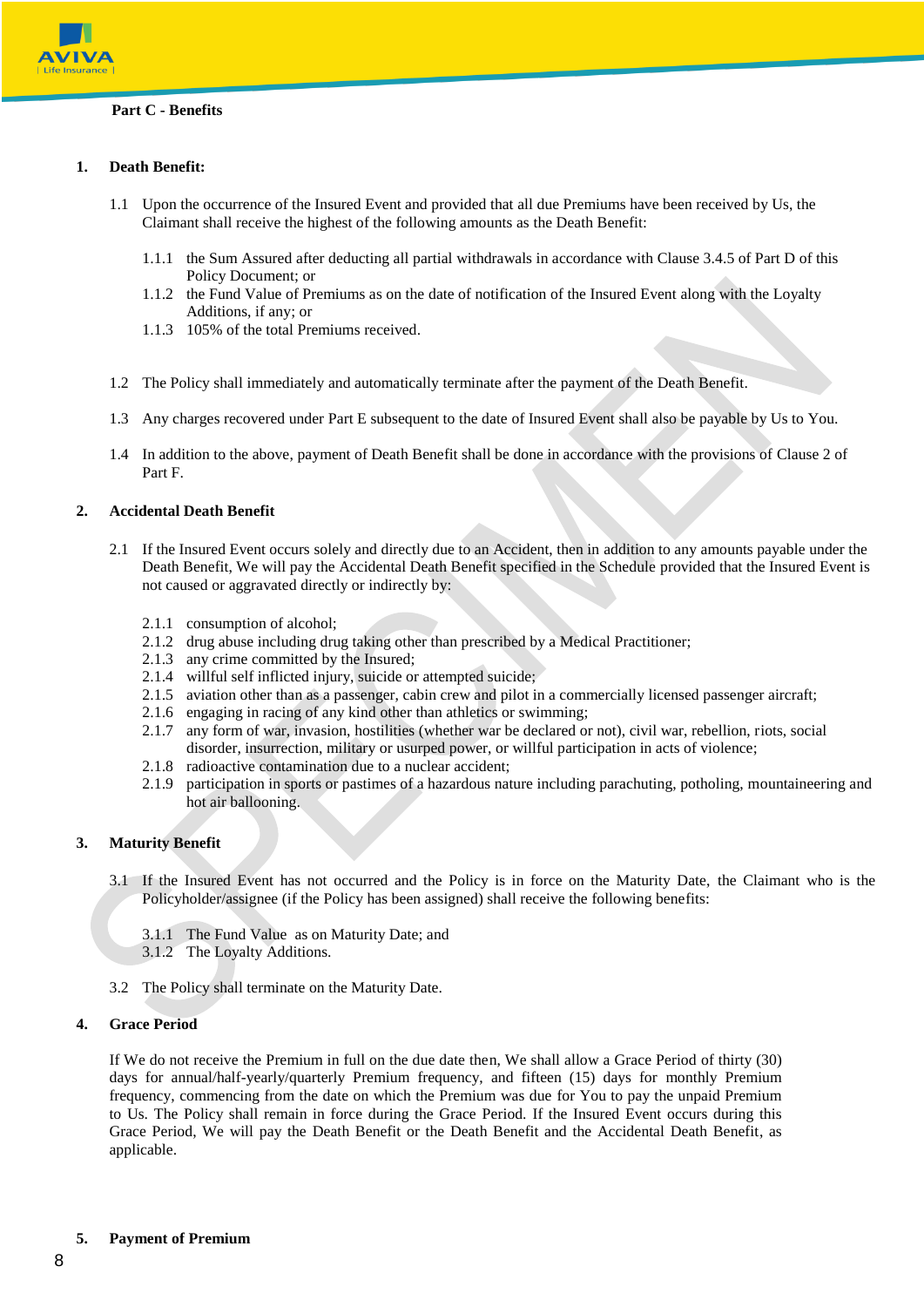

- 4.1 Premium shall be paid by You to Us on every Policy Anniversary. If the corresponding date does not exist in a particular month, then the last day of that month shall be deemed to be the due date. We will not accept any part payment of the Premium due.
- 4.2 If We do not receive the Premium in full on due date then, We shall allow a Grace Period for You to pay the unpaid Premium to Us. If the Insured Event occurs during the Grace Period then We shall pay the benefits as per Part C.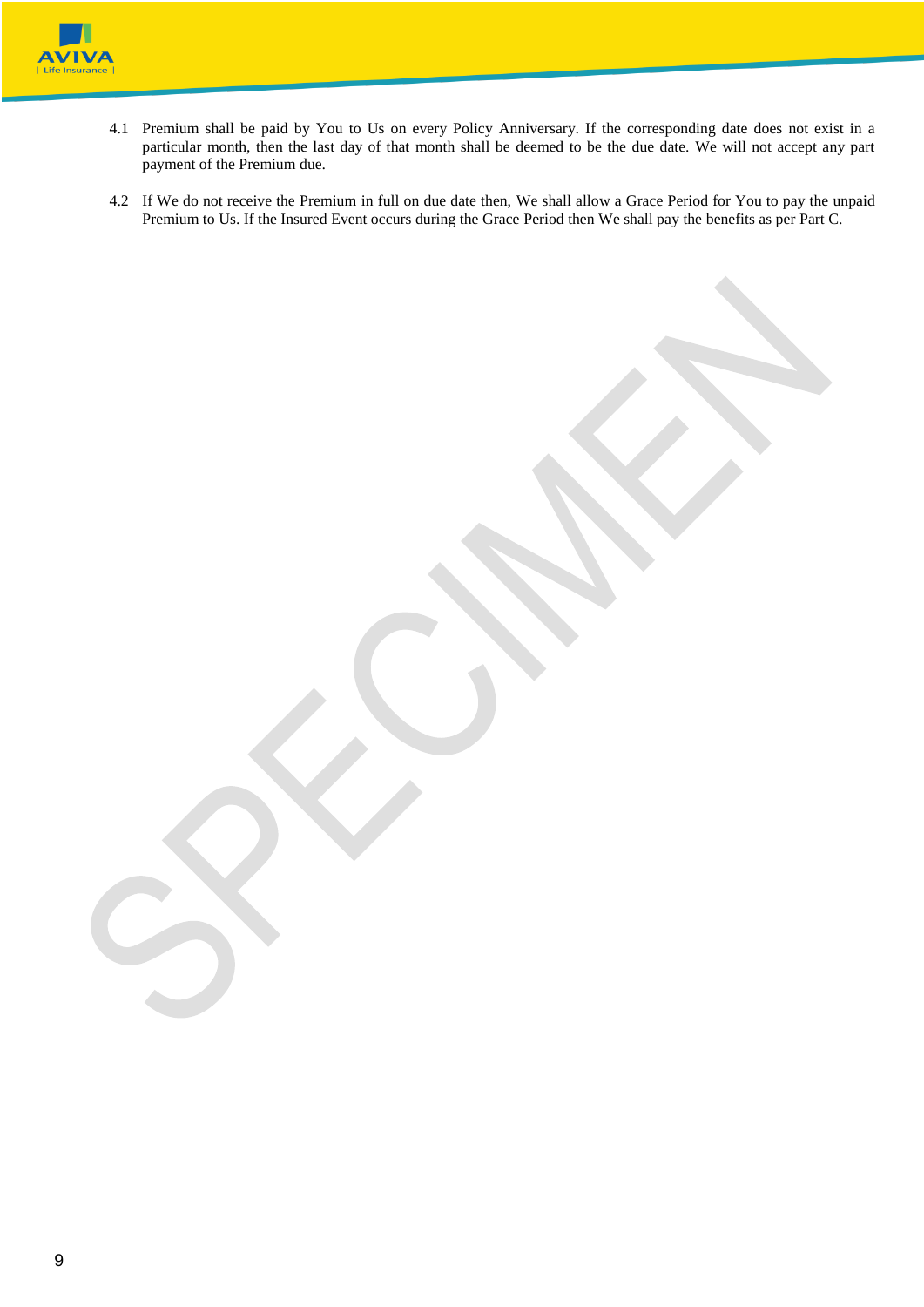

## **Part D**

### **1. Free Look**

If You are dissatisfied and wish to return the Policy, please send Us a letter marked to "Customer Services" along with the original Policy Document and premium receipt. You must exercise the option to return the Policy within fifteen days from the date of receipt of the Policy Document (thirty days if the Policy has been solicited through distance marketing i.e via any mode other than in-person solicitation ) stating reasons for the return.

On receipt of the aforementioned documents, We will refund the Fund Value as on the date of cancellation plus the un-allocated Premium plus the charges deducted by cancellation of Units, subject only to a deduction of the expenses incurred by Us on medical examination, if any, pro-rata risk Premium for the period of cover and stamp duty charges.

### **2. Operation of Funds:**

#### 2.1 Unit Allocation

- 2.1.1 Units will be redeemed or created at their NAV on the date of redemption or creation of those Units.
- 2.1.2 Any Premium received by Us in advance of the Premium due date shall be invested in the Funds only on the due date and no interest will be payable in this regard.
- 2.1.3 Subject to the regulations of the IRDAI, receipt of Premium or valid switching request or benefit payments (excluding outstation cheques or demand drafts) received at Our address specified in the Schedule or at any of Our branch offices:
	- 2.1.3.1 at or before 3:00 p.m. on a Business Day, when concerned stock exchange and financial markets are open, will be processed at the closing NAV on that day; and
	- 2.1.3.2 after 3:00 p.m. on a Business Day, when concerned stock exchange and financial markets are open ,will be processed at the closing NAV on the next business day,

unless in either case the payment comprises outstation cheques or demand drafts, in which case the payment will be processed at the closing NAV on the day of realization.

## 2.2 Valuation of Funds, NAV & Charges

- 2.2.1 We will deduct the Policy charges specified under Part E of this Policy Document, as may be applicable, from the Unit account.
- 2.2.2 The NAV of the Units of each Fund shall be determined daily as per the regulations/guidelines issued by the IRDAI (the "**Valuation Date**"). As per the applicable and in-force regulations/guidelines issued by the IRDAI, We will determine the NAV of each Fund daily as per the following formula:

Market value of investment held by the Fund  $+$  Value of current assets  $-$  (Value of current liabilities and provisions, if any)

Number of Units existing on Valuation Date (before creation/redemption of Units)

The NAV of a Fund will be rounded by not less than three (3) decimal places, or as prescribed by IRDAI from time to time.

- 2.2.3 We will make all decisions about the selection and valuation of the assets to which a Fund is referenced.
- 2.2.4 We shall value the Funds (SFIN) on each Business Day for which the concerned stock exchange and financial markets are open. However, We may value the SFIN less frequently in extreme circumstances external to Us i.e. in force majeure events, where the value of the assets is too uncertain. In such circumstances, We may defer the valuation of assets for up to 30 days until We are certain that the valuation of SFIN can be resumed.
- 2.2.5 We shall inform IRDAI of such deferment in the valuation of assets. During the continuance of the force majeure events, all request for servicing the policy including policy related payment shall be kept in abeyance.
- 2.2.6 We shall continue to invest as per the fund mandates submitted by Us to IRDAI. However, We shall reserve the right to change the exposure of all or any part of the Fund to money market instruments in circumstances mentioned under Clauses 2.2.4 and 2.2.5 above. The exposure to of the Fund as per the fund mandates by Us to IRDAI shall be reinstated within reasonable timelines once the force majeure situation ends.
- 2.2.7 Few examples of such force majure circumstances are: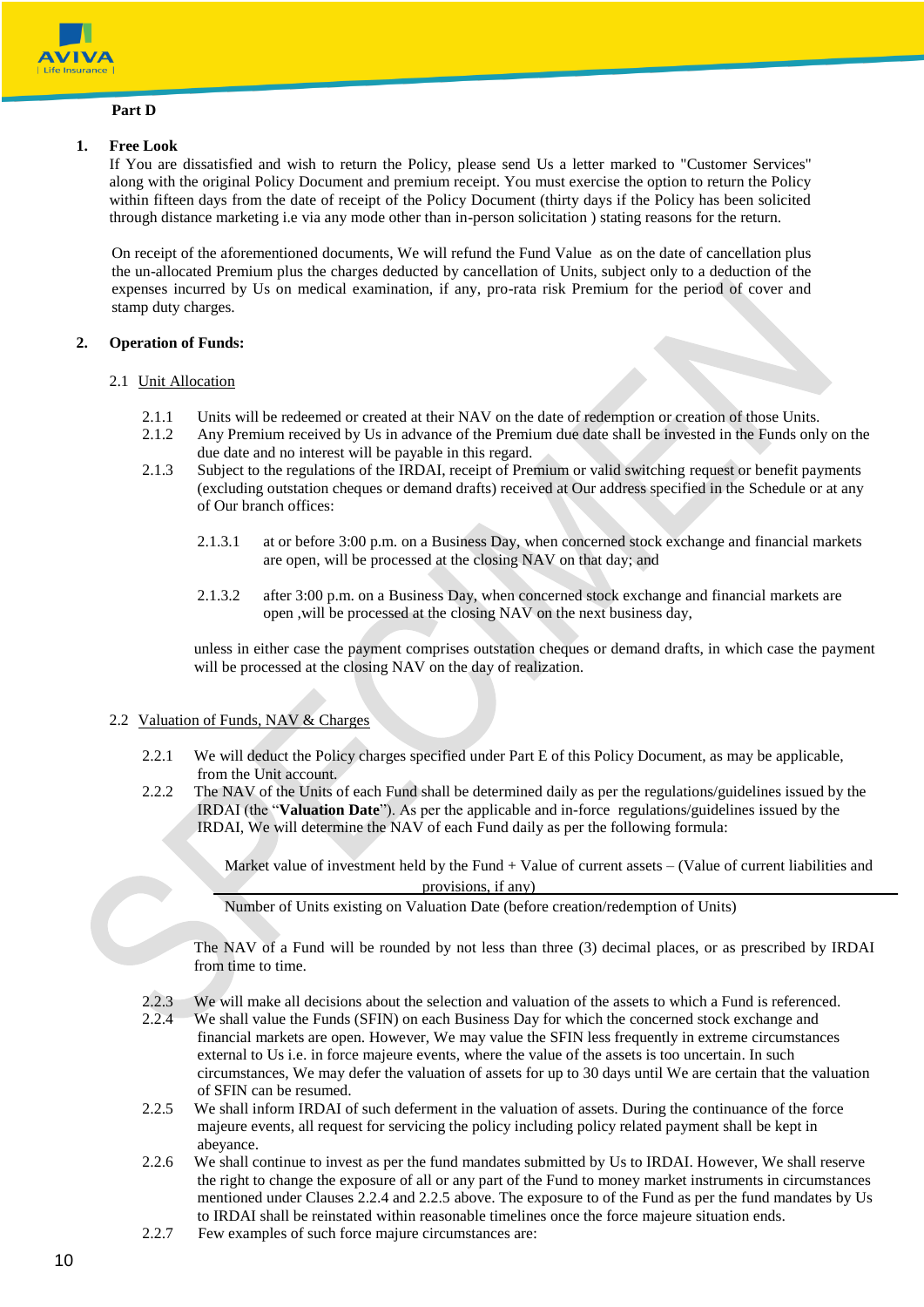

- i. when one or more stock exchanges which provide a basis for valuation of the assets of the fund are closed otherwise than for ordinary holidays ,
- ii. where the trading is suspended for any reason including without limitation extreme market volatility leading to imposition of circuit breaker by the concerned stock exchange.
- iii. when, as a result of political, economic, monetary or any circumstances which are not under Our control, the disposal of the assets of the fund would be detrimental to the interests of the continuing Policyholders.
- iv. in the event of natural calamities, strikes, war, civil unrest, riots and bandhs.
- v. in the event of any force majeure or disaster that affects the normal functioning of the Insurer.
- 2.2.8 In such force majure events, intimation shall be uploaded on Our website for information. You are requested to check Our website from time to time.

#### **3. Options**

#### 3.1 Switches

- 3.1.1 You may switch Units between available Funds at any time by informing Us in writing of the switch proposed to be made. At Your request for a switch from one Fund to another, We will cancel Units of equal amount from the Fund from which the Units are to be switched at the NAV of that Fund and the amount will be used to create Units in the Fund in which the amount is to be switched at the NAV of that Fund.
- 3.1.2 The first twelve (12) switches in a Policy Year shall be free of any Switching Charge specified in Part E of this Policy Document. Subsequent switches will attract the Switching Charge specified in Part E of this Policy Document. Un-availed free switches in a Policy Year shall not be carried forward to any subsequent Policy Year.
- 3.1.3 The requested switch will be permitted provided that the amount proposed to be switched is not less than Rs.5,000 and the value of remaining Units in the Fund after cancellation of Units as a result of switch is not less than Rs.5,000. This condition shall not apply if You propose to switch 100% of the Units in a Fund to another Fund.
- 3.1.4 The Unit switches shall be allowed only in those Funds which are available for investment under the Policy.
- 3.1.5 The Unit switch shall be affected at the NAV as per the conditions provided in above-mentioned Clause 2.1.
- 3.2 Option to reduce the Sum Assured
	- 3.2.1 If the Sum Assured under the Policy is 20 times the Annualized Premium, You will have the option to reduce the Sum Assured to 10 times the Annualized Premium at any Policy Anniversary after the completion of 3 Policy Years, subject to the following conditions:
		- 3.2.1.1 You can exercise this option by giving a written notice to Us at least 15 days prior to the Policy Anniversary on which You propose to exercise the option to reduce the Sum Assured.
		- 3.2.1.2 Any proposed reduction in the Sum Assured will not be permitted if it will result in the Sum Assured going below the minimum Sum Assured under the Policy.
		- 3.2.1.3 Once the Sum Assured is reduced under the Policy it cannot be increased at any point during the Policy Term. No increases to the Sun Assured are permitted during the Policy Term.
		- 3.2.1.4 Any reduction in the Sum Assured will not result in any alteration to the Premium payable under the Policy for the Premium Payment Term.
		- 3.2.1.5 Once the Sum Assured is reduced under the Policy, the Mortality Charges deducted subsequent to the reduction shall be in accordance with the reduced Sum Assured.

### 3.3 Premium Redirection

Premiums received under the Policy are allocated to the Funds specified in the Schedule and in the proportion specified in the Schedule. You may request a Premium re-direction by changing the allocation proportion of renewal premium under the Policy in any Policy Year by informing Us in writing of the changes You wish to make. The changed allocation proportion will only apply to Premiums received after We are satisfied that the proposed change is in line with Our rules applicable at that time.

#### 3.4 Partial Withdrawal

3.4.1 After the expiry of the Lock-in-Period and provided that the Insured has attained the Age of eighteen (18) years, if applicable. You may make up to four (4) partial withdrawals in a Policy Year by giving Us a written request including details of the partial withdrawal requested. The minimum amount of a partial withdrawal is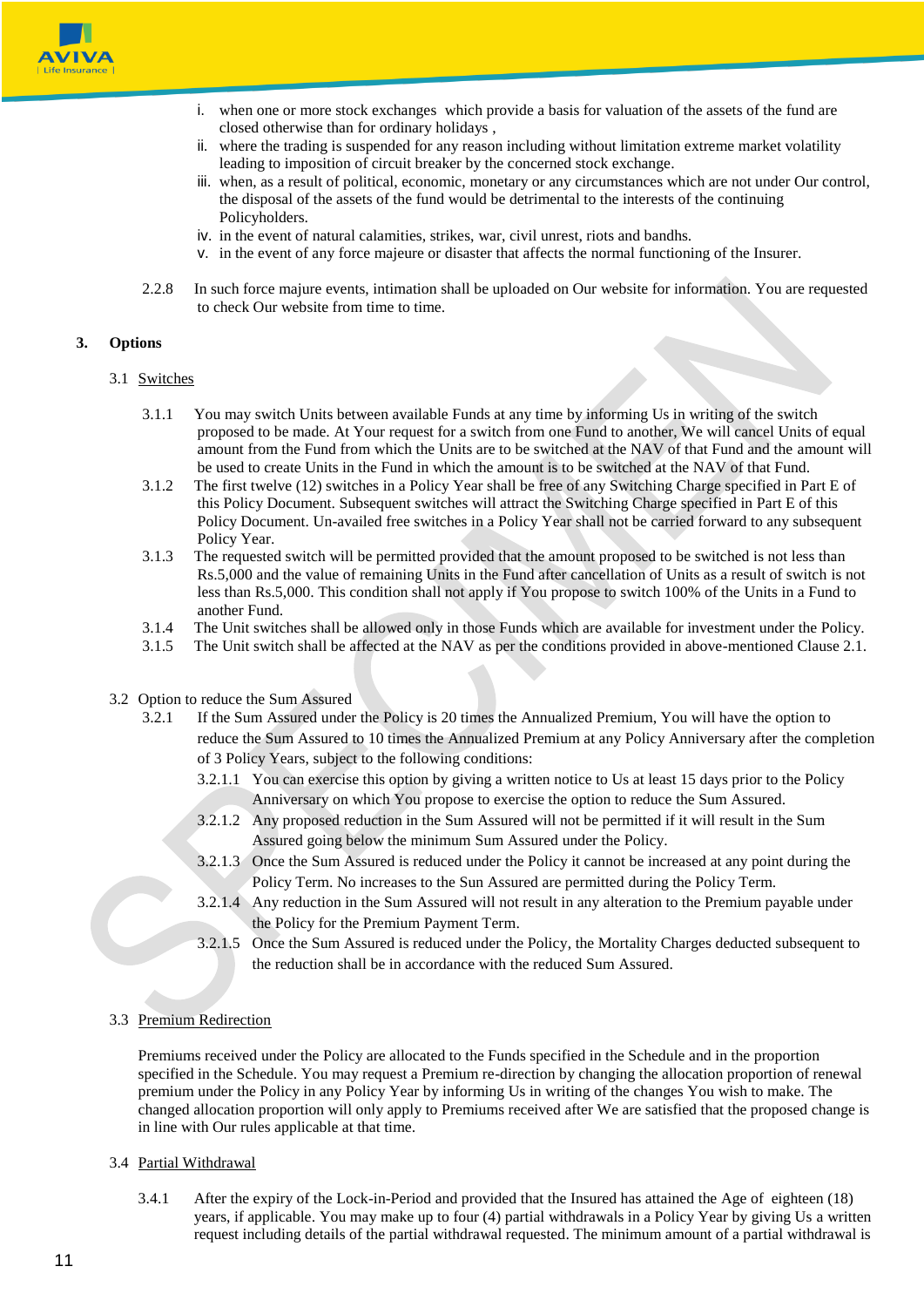

Rs. 5,000. Un-availed partial withdrawals in a Policy Year shall not be carried forward to the next Policy Year.

- 3.4.2 Any partial withdrawal from Units pertaining to Premium shall only be allowed to the extent that the value of the Units pertaining to Premium, after the proposed partial withdrawal, does not fall below an amount equivalent to 2 times the first Policy Year Annualized Premium.
- 3.4.3 Units will be cancelled at their NAV from the respective Fund as per the unit encashment conditions as prescribed by IRDAI from time to time.
- 3.4.4 Partial withdrawals which result in termination of the Policy shall not be allowed.
- 3.4.5 Partial withdrawals made within the last 2 years immediately preceding the Insured Event shall be deducted from the Sum Assured payable under Clause 1.1 of Part C of this Policy Document.

#### 3.5 Top Up

No top-up premiums will be accepted under the Policy.

#### 3.6 Loan

No loans are available under this Policy**.**

#### **4. Discontinuance, Surrender, Revival and Reduced Paid-up Value**

#### **A. During Lock-In Period**

#### 4.1 Policy Discontinuance Within The Lock-In Period

- 4.1.1 If We do not receive the Premium in full before the expiry of the Grace Period and such default takes place within the Lock-In Period, We will credit the Fund Value in the Discontinued Policy Fund after deducting the applicable Discontinuance Charge and the risk cover and rider cover, if any, shall cease with immediate effect. On such Discontinuance, We will communicate the status of Your Policy, within three months of the first unpaid Premium and provide You the option to revive the Policy within the Revival Period of three years.
- 4.1.2 In the event You opt to revive Your Policy but do not do so during the Revival Period, the Proceeds of the Discontinued Policy Fund shall be paid to You at the end of the Revival Period or Lock-In Period, whichever is later.

In respect of Revival Period ending after Lock-In Period, Your Policy will remain in Discontinued Policy Fund till the end of Revival Period. The Discontinued Policy Fund Management Charge will be applicable during this period and no other charges will be applied.

- 4.1.3 In the event You do not exercise the option as set out above, the Policy shall continue without any risk cover, and the Funds shall remain invested in the Discontinued Policy Fund. The Proceeds of the Discontinued Policy Fund shall be paid to You and the Policy shall terminate at the end of the Lock-in Period.
- 4.1.4 If You Surrender the Policy, Proceeds of the Discontinued Policy Fund shall be payable at the end of Lock-in Period or date of Surrender, whichever is later.

#### 4.2 Revival Of Discontinued Policy During Lock-In-Period

- 4.2.1 In the event You revive the Policy within the Revival Period, the Policy shall be revived restoring the risk cover, along with the investments made in the segregated funds as chosen by You out of the Discontinued Policy Fund. Applicable charges in accordance with Part E will be deducted from the Discontinued Policy Fund.
- 4.2.2 At the time of Revival We:
	- 4.2.2.1 shall collect all due and unpaid Premiums without charging any interest or fee.
	- 4.2.2.2 shall levy Policy Administration Charge and Premium Allocation Charge as applicable during the Discontinuance Period. Guarantee charges, if applicable during the Discontinuance Period, shall be deducted provided the guarantee continues to be applicable. No other charges will be levied.
	- 4.2.2.3 shall add back to the Funds, the Discontinuance Charge deducted at the time of Discontinuance of the Policy.
- 4.2.3 Once a discontinued policy is revived then all applicable charges in accordance with Part E shall be levied from time to time as long as the Policy remains in-force.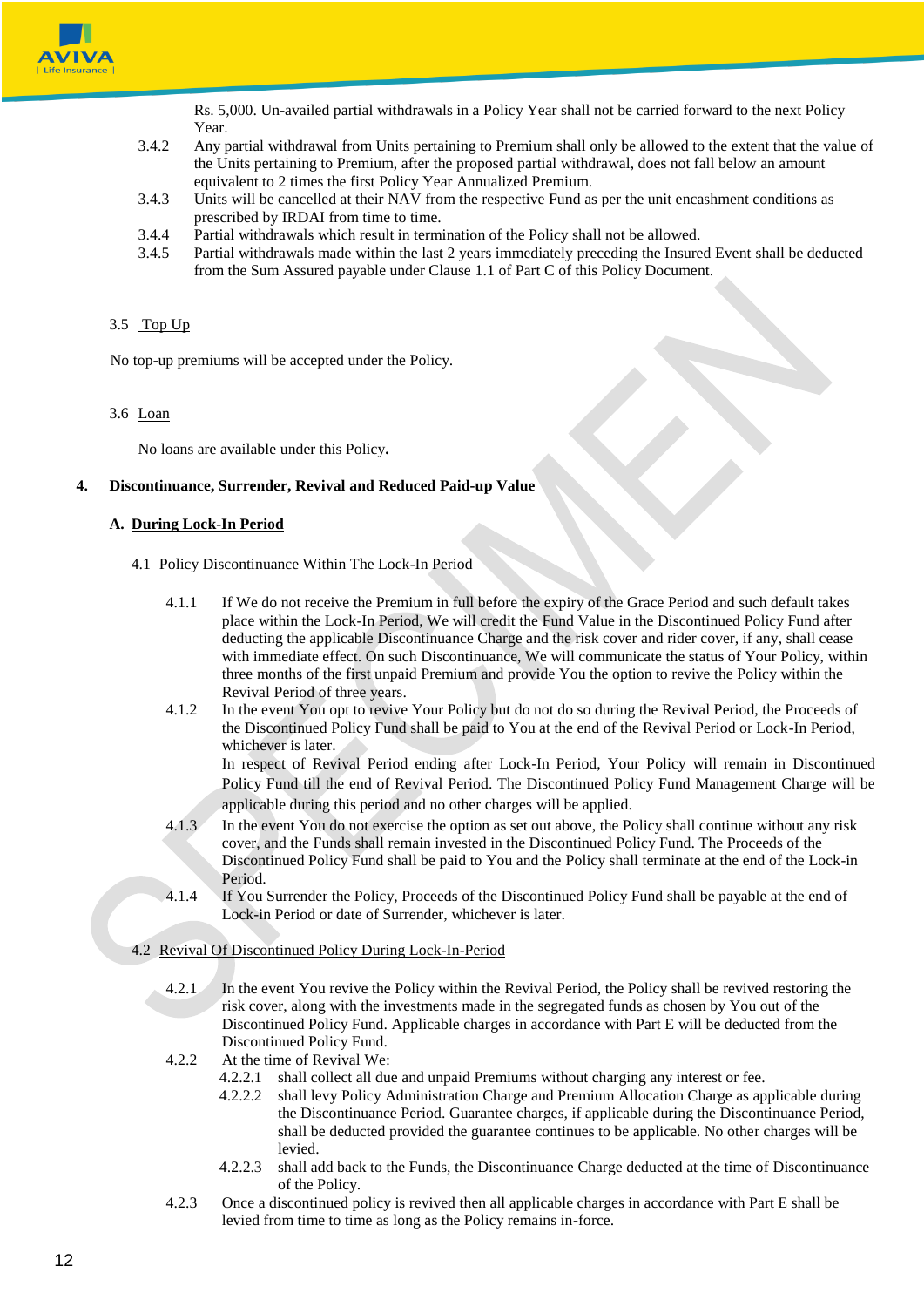

## B. **After Lock-In Period**

- 4.3 Policy Discontinuance after the Lock-in-Period
	- 4.3.1 If the Premium is not received in full by Us before the expiry of the Grace Period and such default occurs after the Lock-In-Period, Your Policy shall be converted into a Reduced Paid Up Policy with the Reduced Paid-Up Sum Assured i.e.

*Reduced Paid-Up Sum Assured= Sum Assured x Number of Premiums Received/ Total Number of Premiums Payable under the Policy*.

The Policy shall continue to be in reduced paid-up status. All charges in accordance with Part E of this Policy Document shall be deducted during the Revival Period. However, the Mortality Charge shall be deducted based on the Reduced Paid-up Sum Assured only. On such Discontinuance, We will communicate the status of Your Policy, within three months of the first unpaid Premium and provide You the option to:

- 4.3.1.1 Revive the Policy within the Revival Period; or
- 4.3.1.2 Complete Withdrawal i.e Surrender from the Policy.
- 4.3.2 In the event You opt to revive Your Policy but do not do so during the Revival Period, the Fund Value shall be paid to You at the end of the Revival Period.
- 4.3.3 In the event You do not exercise any option as set out above, Your Policy shall continue to be in reduced paid up status. At the end of the Revival Period the proceeds of the Funds will be paid to You and the Policy shall terminate.
- 4.3.4 If You Surrender the Policy, We will pay the proceeds of the Fund Value to You.
- 4.4 Revival of a Discontinued Policy after Lock-In Period
	- 4.4.1 If You choose to revive the Policy within the Revival Period, then You may revive the Policy at any time during the Revival Period by giving Us written notice, provided that:
		- 4.4.1.1 You provide Us at Your expense, satisfactory evidence of insurability of the Insured in accordance with Our board approved underwriting policy. We further may obtain additional information before reviving the Policy and also reserve the right to decline Revival of the Policy or impose additional Mortality Charges;
		- 4.4.1.2 We receive the due Premium in full along with applicable charges in accordance with Part E.
	- 4.4.2 At the time of Revival We:
		- 4.4.2.1 shall collect all due and unpaid Premiums without charging any interest or fee
		- 4.4.2.2 shall levy Premium Allocation Charge in accordance with Part E. Guarantee charges, if any, in accordance with Part E, shall be deducted if guarantee continues to be applicable.
		- 4.4.2.3 No other charges shall be levied
	- 4.4.3 Once a Reduced Paid Up Policy is revived then all applicable charges in accordance with Part E shall be levied from time to time as long as the Policy remains in-force for full risk cover.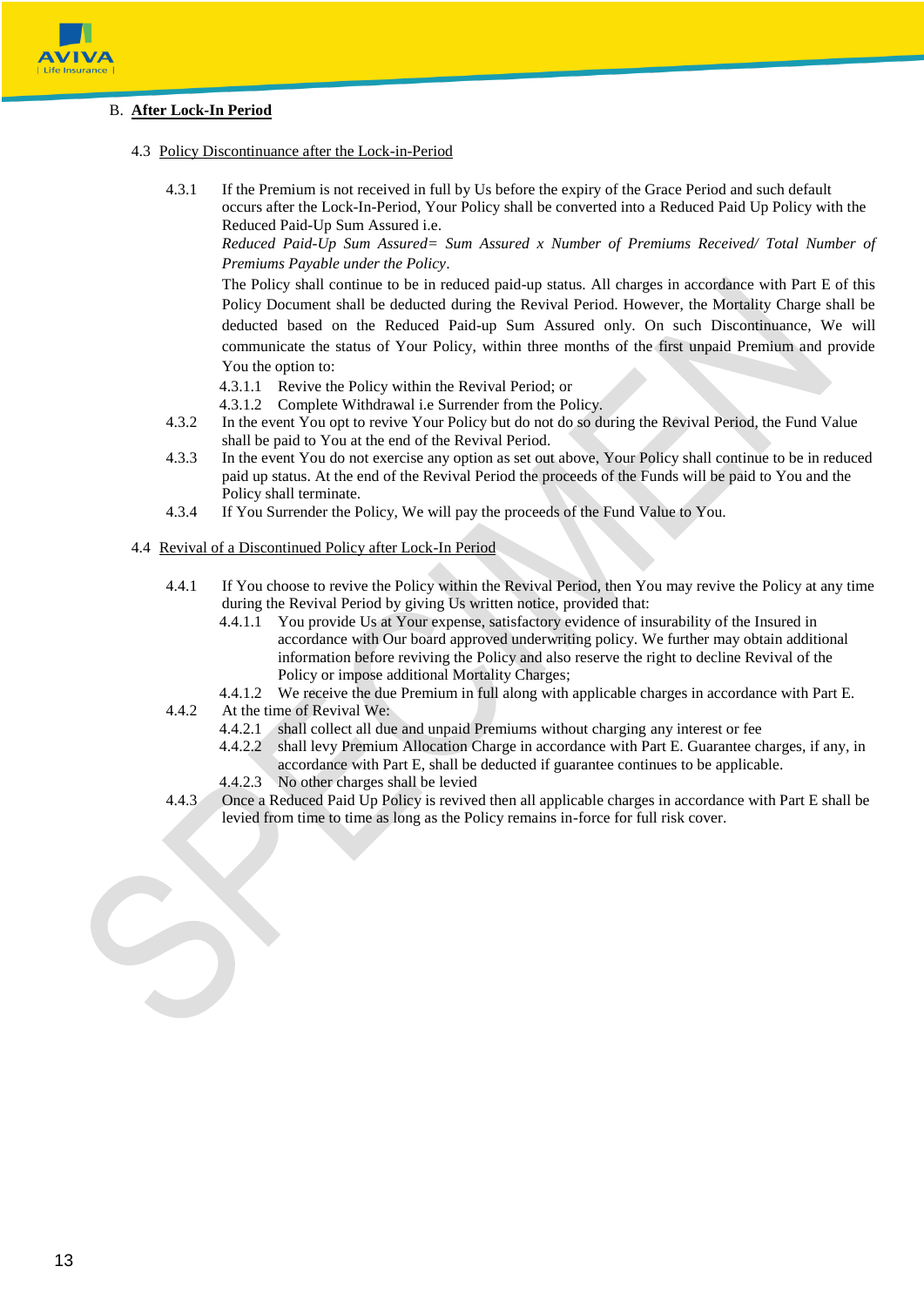

## **Part E**

# **1. Applicable Charges**

The charges which shall be levied under the Policy from time to time are provided in the table below.

| <b>Name and Nature</b><br>of Charge        |                                  |               |         | <b>Rates Applicable</b>       |                                                                               | <b>Maximum</b><br>limit             | charge |
|--------------------------------------------|----------------------------------|---------------|---------|-------------------------------|-------------------------------------------------------------------------------|-------------------------------------|--------|
| Premium<br>1)<br><b>Allocation Charge:</b> |                                  |               |         |                               |                                                                               | This<br>charge<br>guaranteed not to | is     |
| This is a<br>percentage of the             | <b>Premium Allocation Charge</b> |               |         |                               |                                                                               | change during the<br>Policy Term    |        |
| Premium<br>appropriated                    | <b>Policy Year</b>               |               |         | <b>Policy Term (in years)</b> |                                                                               |                                     |        |
| towards charges<br>from the Premium        |                                  |               | 10 & 15 | 20                            |                                                                               |                                     |        |
| received. This is a                        |                                  | $1-4$         | 5.0%    | 4%                            |                                                                               |                                     |        |
| charge levied at                           |                                  | 5             | 4.5%    | 3%                            |                                                                               |                                     |        |
| the time of receipt<br>of Premium.         | 6 onwards                        |               | Nil     | Nil                           |                                                                               |                                     |        |
|                                            |                                  |               |         |                               |                                                                               |                                     |        |
| 2)<br>Policy<br>Administration             |                                  |               |         |                               |                                                                               | This<br>charge                      | is     |
| Charge:                                    | Policy Year                      |               |         | Policy Administration Charge  | guaranteed<br>change during                                                   | not<br>to<br>the                    |        |
| This is a charge                           |                                  | $1st - 5th$   |         | (per month)                   | 0.10% of Annualized Premium                                                   | Policy Term                         |        |
| levied<br>the<br>at                        |                                  | $6th$ onwards |         |                               | 0.30% of Annualized Premium                                                   |                                     |        |
| beginning of each                          |                                  |               |         |                               |                                                                               |                                     |        |
| policy month from<br>the unit account by   |                                  |               |         |                               | The maximum amount of Policy Administration Charges is limited to Rs. 400 per |                                     |        |
| cancelling<br>Units                        | month.                           |               |         |                               |                                                                               |                                     |        |
| equivalent<br>for                          |                                  |               |         |                               |                                                                               |                                     |        |
| amount.                                    |                                  |               |         |                               |                                                                               |                                     |        |
| Policy<br>Administration                   |                                  |               |         |                               |                                                                               |                                     |        |
| Charge<br>is                               |                                  |               |         |                               |                                                                               |                                     |        |
| applicable                                 |                                  |               |         |                               |                                                                               |                                     |        |
| throughout<br>the                          |                                  |               |         |                               |                                                                               |                                     |        |
| Policy Term.                               |                                  |               |         |                               |                                                                               |                                     |        |
|                                            |                                  |               |         |                               |                                                                               |                                     |        |
|                                            |                                  |               |         |                               |                                                                               |                                     |        |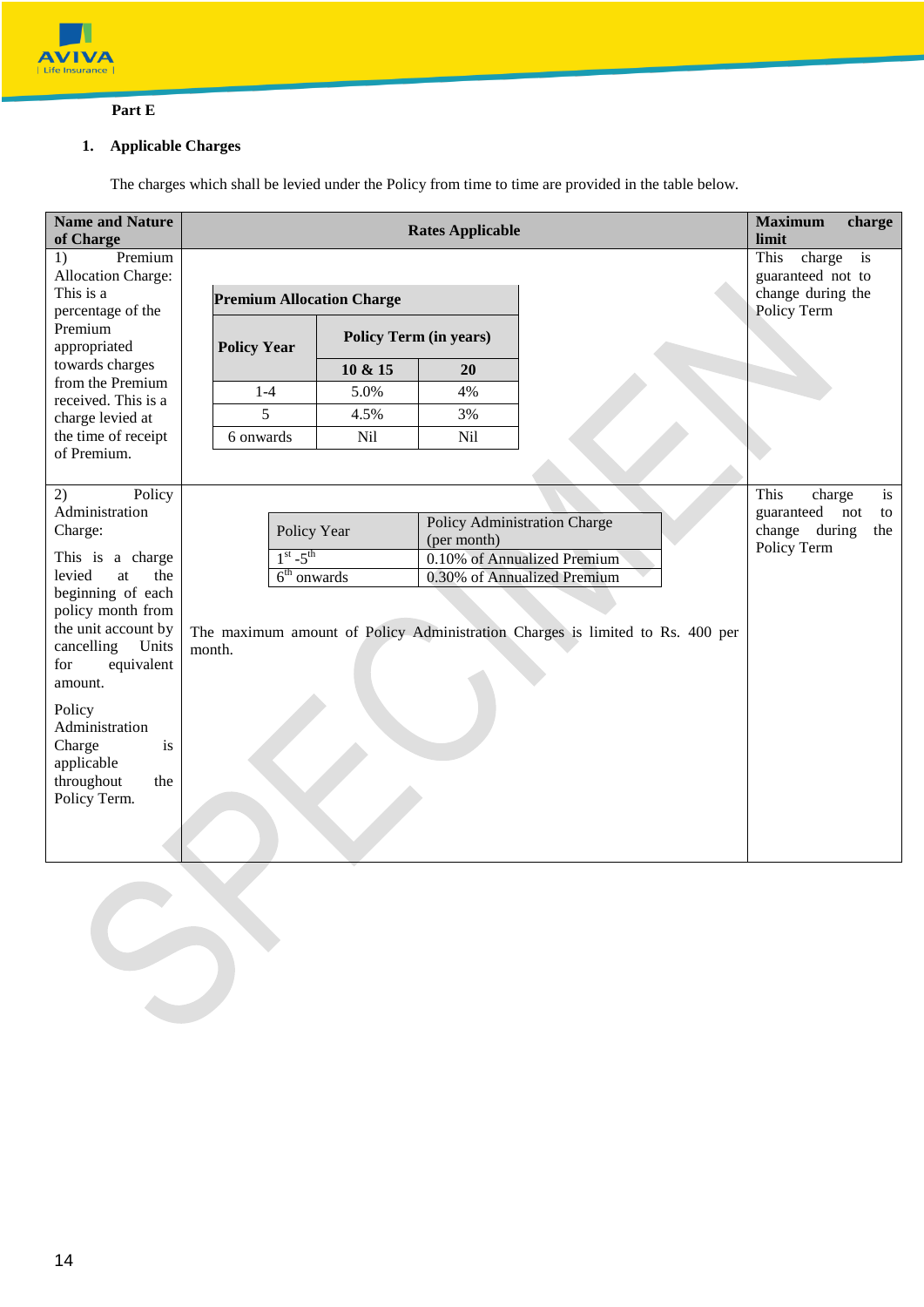

3) Mortality Charge: This is the cost life insuran cover under t Policy. This levied at t beginning of ea policy month fro the unit account cancelling Units the equivalent amount. Mortality Charge per 1000 Sum at Risk

| This is the cost of                                       |     |                                                                                                                                                                                                                                                      |        |     |             |                                                                                                                                                                      |
|-----------------------------------------------------------|-----|------------------------------------------------------------------------------------------------------------------------------------------------------------------------------------------------------------------------------------------------------|--------|-----|-------------|----------------------------------------------------------------------------------------------------------------------------------------------------------------------|
| life<br>insurance<br>under<br>the<br>cover                | Age | <b>Male</b>                                                                                                                                                                                                                                          | Female | Age | <b>Male</b> | Female                                                                                                                                                               |
| Policy.<br>This<br>is                                     | 18  | 0.6590                                                                                                                                                                                                                                               | 0.5692 | 40  | 1.5046      | 1.2864                                                                                                                                                               |
| levied<br>$\operatorname{at}$<br>the<br>beginning of each | 19  | 0.6942                                                                                                                                                                                                                                               | 0.6170 | 41  | 1.6396      | 1.3878                                                                                                                                                               |
| policy month from<br>the unit account by                  | 20  | 0.7224                                                                                                                                                                                                                                               | 0.6590 | 42  | 1.7958      | 1.5046                                                                                                                                                               |
| cancelling Units of<br>equivalent<br>the                  | 21  | 0.7444                                                                                                                                                                                                                                               | 0.6942 | 43  | 1.9768      | 1.6396                                                                                                                                                               |
| amount.                                                   | 22  | 0.7612                                                                                                                                                                                                                                               | 0.7224 | 44  | 2.1864      | 1.7958                                                                                                                                                               |
|                                                           | 23  | 0.7736                                                                                                                                                                                                                                               | 0.7444 | 45  | 2.4282      | 1.9768                                                                                                                                                               |
|                                                           | 24  | 0.7830                                                                                                                                                                                                                                               | 0.7612 | 46  | 2.7054      | 2.1864                                                                                                                                                               |
|                                                           | 25  | 0.7910                                                                                                                                                                                                                                               | 0.7736 | 47  | 3.0196      | 2.4282                                                                                                                                                               |
|                                                           | 26  | 0.7988                                                                                                                                                                                                                                               | 0.7830 | 48  | 3.3704      | 2.7054                                                                                                                                                               |
|                                                           | 27  | 0.8080                                                                                                                                                                                                                                               | 0.7910 | 49  | 3.7556      | 3.0196                                                                                                                                                               |
|                                                           | 28  | 0.8200                                                                                                                                                                                                                                               | 0.7988 | 50  | 4.1714      | 3.3704                                                                                                                                                               |
|                                                           | 29  | 0.8356                                                                                                                                                                                                                                               | 0.8080 | 51  | 4.6134      | 3.7556                                                                                                                                                               |
|                                                           | 30  | 0.8556                                                                                                                                                                                                                                               | 0.8200 | 52  | 5.0772      | 4.1714                                                                                                                                                               |
|                                                           | 31  | 0.8810                                                                                                                                                                                                                                               | 0.8356 | 53  | 5.5592      | 4.6134                                                                                                                                                               |
|                                                           | 32  | 0.9130                                                                                                                                                                                                                                               | 0.8556 | 54  | 6.0574      | 5.0772                                                                                                                                                               |
|                                                           | 33  | 0.9524                                                                                                                                                                                                                                               | 0.8810 | 55  | 6.5722      | 5.5592                                                                                                                                                               |
|                                                           | 34  | 0.9998                                                                                                                                                                                                                                               | 0.9130 | 56  | 7.1070      | 6.0574                                                                                                                                                               |
|                                                           | 35  | 1.0560                                                                                                                                                                                                                                               | 0.9524 | 57  | 7.6674      | 6.5722                                                                                                                                                               |
|                                                           | 36  | 1.1218                                                                                                                                                                                                                                               | 0.9998 | 58  | 8.2610      | 7.1070                                                                                                                                                               |
|                                                           | 37  | 1.1982                                                                                                                                                                                                                                               | 1.0560 | 59  | 8.8970      | 7.6674                                                                                                                                                               |
|                                                           | 38  | 1.2864                                                                                                                                                                                                                                               | 1.1218 | 60  | 9.5856      | 8.2610                                                                                                                                                               |
|                                                           | 39  | 1.3878                                                                                                                                                                                                                                               | 1.1982 |     |             |                                                                                                                                                                      |
|                                                           |     | The Mortality Charge will apply on sum at risk:<br>The sum at risk will be equal to-<br>always greater than or equal to zero.<br>two-year period immediately preceding the Insured Event.<br>Rs.0.60 per 1,000 of Accidental Death Benefit per annum |        |     |             | Higher of {Sum Assured*, 105% of Premium paid} minus Fund Value Sum at risk is<br>*The Sum Assured will get reduced by all the partial withdrawal(s) made during the |
| Fund<br>4)                                                |     |                                                                                                                                                                                                                                                      |        |     |             | Fund Management Charge (FMC) of 1.35% of the value of assets underlying the Fund                                                                                     |

per annum will be applied on the below given Funds while calculating respective NAVs

Fund Risk Profile Balanced Fund-II Medium Bond Fund-II Low Enhancer Fund-II High

This charge is guaranteed not to change during the Policy Term

FMC for all the funds except the Discontinued Policy Fund is guaranteed not to change during the Policy Term.

Management Charge

This is a charge levied at the time of computation of NAV and shall be appropriated by adjusting the on a daily basis.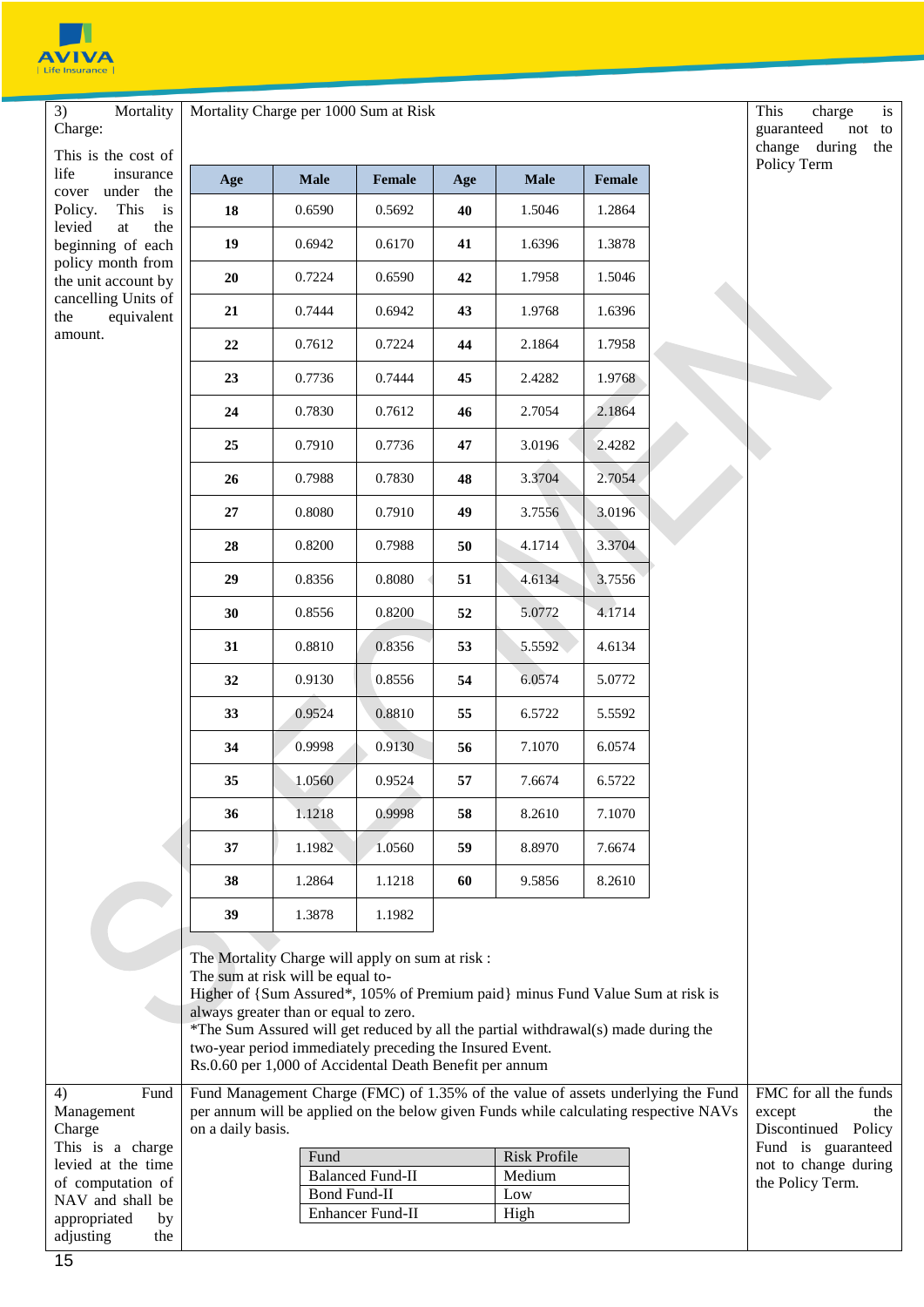

| NAV.                                                                                                                                                                                                                   | Discontinued Policy Fund Management Charge: 0.50% of the value of assets<br>underlying the Fund per annum or as per the guidelines issued by the IRDAI from time<br>to time.                                                |                                                                                                                 |                                                                                                             |                                                                                        |
|------------------------------------------------------------------------------------------------------------------------------------------------------------------------------------------------------------------------|-----------------------------------------------------------------------------------------------------------------------------------------------------------------------------------------------------------------------------|-----------------------------------------------------------------------------------------------------------------|-------------------------------------------------------------------------------------------------------------|----------------------------------------------------------------------------------------|
| Switching<br>5)<br>Charge<br>This is a charge<br>levied<br>on<br>of<br>switching<br>monies from one<br>Fund to another<br>available<br>Fund<br>under the Policy,<br>beyond the free<br>switching<br>transactions under | maximum of Rs.500 per switch.                                                                                                                                                                                               | First 12 switches in a Policy Year: Nil                                                                         | On subsequent switches, a charge of 0.50% of the amount switched subject to a                               | This<br>charge<br>is<br>guaranteed<br>not to<br>change<br>during<br>the<br>Policy Term |
| 6) Discontinuance<br>Charge<br>This charge is<br>expressed either as                                                                                                                                                   | the Policy, if any.<br>The Discontinuance Charge will be applied on Units pertaining to the Premium on the<br>basis of completed Policy Years, Premiums paid and the Date of Complete Withdrawal<br>as per the table below: |                                                                                                                 |                                                                                                             | This<br>charge<br>is<br>guaranteed<br>not<br>to<br>change during<br>the<br>Policy Term |
| a percentage of the<br>Fund or<br>Annualized<br>Premium.                                                                                                                                                               | Where the<br>Policy is<br>discontinued<br>during the<br>Policy Year                                                                                                                                                         | Discontinuance Charges for<br>policies having Annualized<br>Premium upto Rs. 50000                              | Discontinuance Charges for<br>policies having Annualized<br>Premium above Rs. 50000                         |                                                                                        |
|                                                                                                                                                                                                                        | 1 <sup>st</sup>                                                                                                                                                                                                             | of<br>20%<br>of<br>Lower<br>(Annualized Premium or<br>Fund Value) subject to a<br>maximum of Rs.3,000           | Lower of 6% of (Annualized<br>Premium<br>Fund<br><b>or</b><br>Value)<br>subject to a maximum of<br>Rs.6,000 |                                                                                        |
|                                                                                                                                                                                                                        | 2 <sup>nd</sup>                                                                                                                                                                                                             | of<br>15%<br>of<br>Lower<br>(Annualized Premium<br><b>or</b><br>Fund Value) subject to a<br>maximum of Rs.2,000 | Lower of 4% of (Annualized<br>Premium or Fund Value) subject<br>to a maximum of Rs.5,000                    |                                                                                        |
|                                                                                                                                                                                                                        | $2^{\text{rd}}$                                                                                                                                                                                                             | of<br>10%<br>of<br>Lower<br>(Annualized Premium<br><b>or</b><br>Fund Value) subject to a<br>maximum of Rs.1,500 | Lower of 3% of (Annualized<br>Premium or Fund<br>Value)<br>subject to a maximum of<br>Rs.4,000              |                                                                                        |
|                                                                                                                                                                                                                        | 4 <sup>th</sup>                                                                                                                                                                                                             | Lower<br>of<br>5%<br>of<br>(Annualized Premium or<br>Fund Value) subject to a<br>maximum of Rs.1,000            | Lower of 2% of (Annualized<br>Premium or Fund Value)<br>subject to a maximum of<br>Rs.2,000                 |                                                                                        |
|                                                                                                                                                                                                                        | $5th$ and<br>Nil<br>Nil<br>onwards                                                                                                                                                                                          |                                                                                                                 |                                                                                                             |                                                                                        |
| 7) Miscellaneous<br>Charge                                                                                                                                                                                             |                                                                                                                                                                                                                             | Nil                                                                                                             |                                                                                                             | No change                                                                              |

Applicable taxes as notified by the Government from time will be applicable on above charges and will be made by redemption of Units from the policy unit account.

## **2. Fund Options**

- 2.1 Subject to the approval of the IRDAI, We reserve the right to add, close or amend any Fund or its investment objectives. We shall send You details of any change We may decide to make at least one (1) month prior to such change becoming effective.
- 2.2 Units are a proportionate part of a Fund and will be created in a Fund when assets of an equivalent value are added to the portfolio of assets to which the Fund is referenced. The unit account, the Units and the allocation of Units to the unit account are notional and are designed for the sole purpose of determining the benefits under the Policy.
- 2.3 Assets may only be withdrawn from the portfolio of assets to which the Fund is referenced when Units of equal value to those assets are redeemed in the Fund. Income received from assets referenced to a Fund will be added to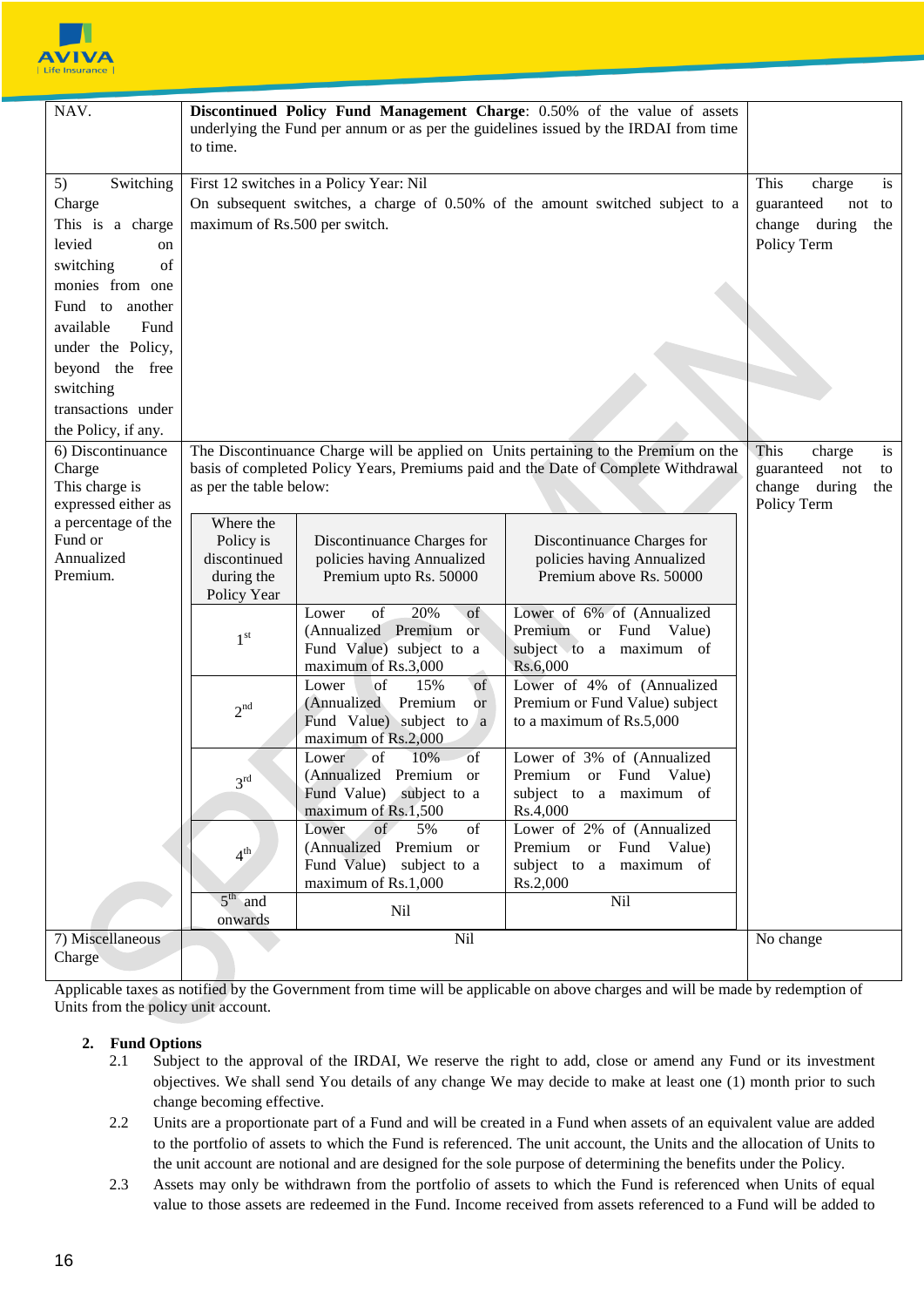

these assets. The amount after allowing for applicable tax, if any, will alter the value of each existing unit of the respective Fund.

- 2.4 We do not guarantee the price or value of the Units. The price or value of any Unit and Fund will fluctuate depending upon the performance of the underlying assets. The assets and any income arising from these assets shall remain Our property at all times. The Policy does not confer on You or any other person any title to or any beneficial interest in any of Our assets, or to any income from these assets.
- 2.5 You will have the option to invest in any of the following three Funds in the proportion desired by You, subject to a minimum limit of 10% in any Fund chosen.

2.6 The investment pattern of these three Funds will be as under:

| Fund Name and Objective                                                                                                                         | <b>Investment Pattern</b>                                                    | <b>Risk</b><br>Profile |
|-------------------------------------------------------------------------------------------------------------------------------------------------|------------------------------------------------------------------------------|------------------------|
| Fund-II [SFIN: ULIF01508/01/2010LIBALAN-II122]:<br>To<br><b>Balanced</b><br>generate a balance of capital growth and steady returns.            | $(25\% - 100\%)$<br>Debt<br>$(0\% - 40\%)$<br>MM<br>$(0\% - 45\%)$<br>Equity | Medium                 |
| Bond Fund-II [SFIN: ULIF01608/01/2010LIFDEBT-II122]: To generate a<br>steady income through investment in high quality fixed income securities. | Debt<br>$(60\% - 100\%)$<br><b>MM</b><br>$(0\% - 40\%)$<br>$(0\%)$<br>Equity | Low                    |
| Enhancer Fund-II [SFIN: ULIF01708/01/2010LIFENHN-II122]: To provide<br>aggressive, long term capital growth with high equity exposure.          | $(0\% - 40\%)$<br>Debt<br>МM<br>$(0\% - 40\%$<br>Equity (60%-100%)           | High                   |

MM stands for money market and other cash instruments.

Minimum and maximum limits on asset categories, as above, have been determined to have the investment flexibility in the Fund to take the advantage of investment opportunities vis-à-vis risks involved.

### 2.7 **Investment Pattern of Discontinued Policy Fund:**

The investment pattern for the Discontinued Policy Fund, as mentioned in Part D, will be as follows.

| Fund name and objective                                                                                                                                         | <b>Asset allocation</b>                             | Risk profile |
|-----------------------------------------------------------------------------------------------------------------------------------------------------------------|-----------------------------------------------------|--------------|
| Discontinued Policy Fund<br>[SFIN: ULIF03127/01/2011LIDISCPLCY122]<br>To provide a minimum guaranteed rate as prescribed by<br>IRDA of India from time to time. | $MM:0$ to 40%<br>Government Securities: 60% to 100% | Low          |

The Discontinued Policy Fund Management Charge will be 0.50% of the value of assets underlying the Fund per annum or as per the guidelines issued by IRDAI from time to time.

The interest rate applicable to the Discontinued Policy Fund shall be subject to minimum guaranteed interest rate prescribed by IRDAI from time to time. The minimum guaranteed rate of interest applicable to the Discontinued Policy Fund at the time of Policy Commencement Date is 4% per annum. The excess income earned in the Discontinued Policy Fund over and above minimum guaranteed interest rate shall also be apportioned to the Discontinued Policy Fund.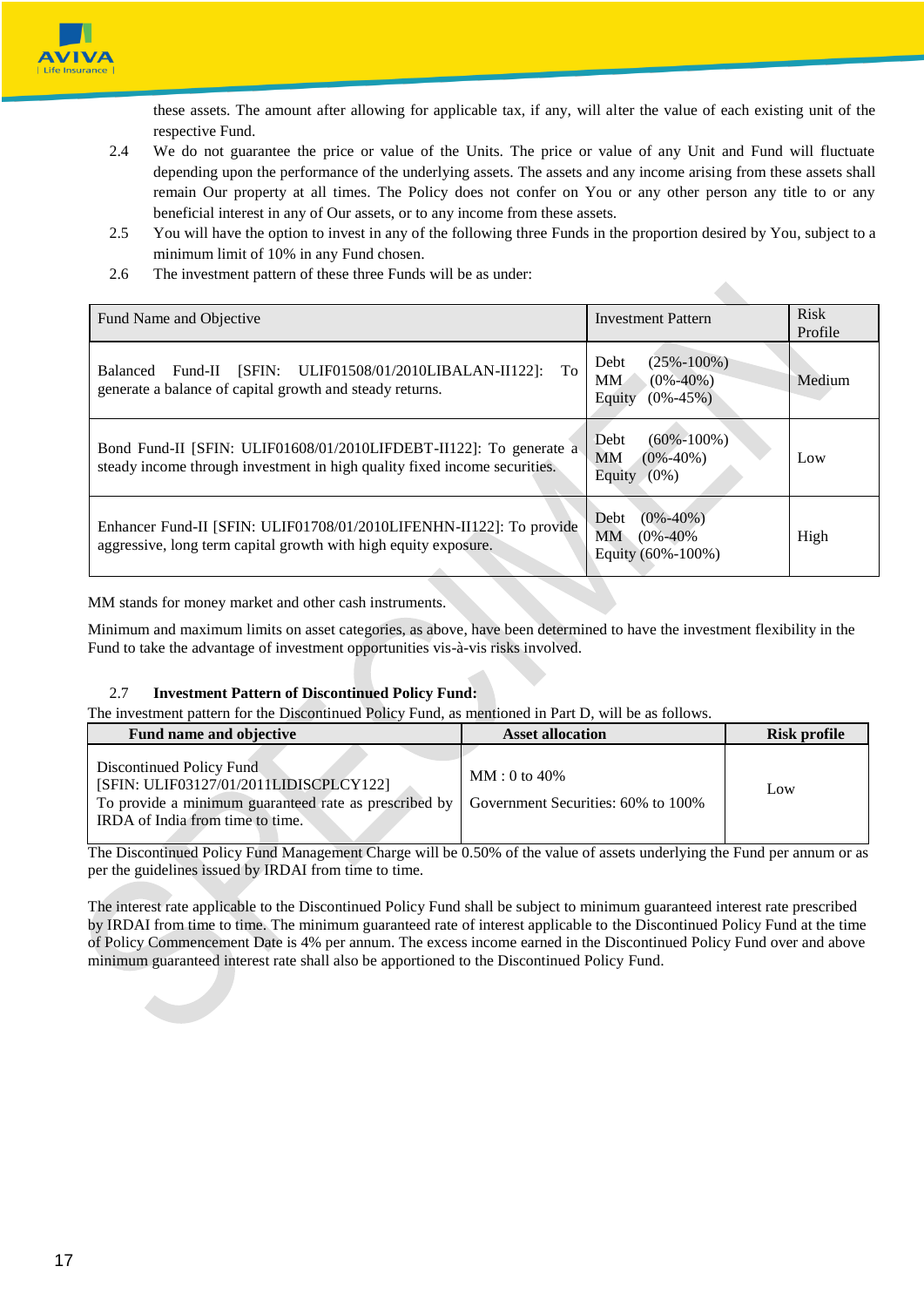

### **Part F**

### **General Terms & Conditions**

### **1. When to Claim**

1.1 In case of a claim, We need to be notified immediately.

## **2. How to Notify a Death Claim to Us**

- 2.1 Upon receipt of notification of an Insured Event , We will inform the Claimant of Our requirements regarding the claim along with a copy of claim form. The primary documents required by Us for processing a death claim under the Policy include the following:
	- a) Original Policy Document.
	- b) completed and signed claim form along with supporting documents as requested in the claim form
	- c) Death Certificate in original or an attested copy issued by the competent authority.
	- d) If Insured was hospitalized prior to the death then the last Medical Practitioner's report.
	- e) Medical records related to admission to a medical facility or consultation with a Medical Practitioner within the last three (3) years, if any.
	- f) If the death occurred due to un-natural reasons, certified copies of First Information Report (FIR), Post Mortem Report (PMR), Final Police Inquest Report (FPIR) along with cuttings of news paper articles, if any.
	- g) Valid identification and address proof of the Claimant.
	- h) Proof of relationship of Claimant and the Insured.
	- i) Any other documents or information as may be requested by Us to investigate the claim.
- 2.2 The afore-mentioned documents should be received by Us within ninety (90) days of the Insured's death. We may condone the delay beyond ninety (90) days if the Claimant proves to Our satisfaction that the delay was for reasons beyond his control.
- 2.3 If You need any assistance in notifying a claim to Us, please feel free to contact Our customer service group on the address specified at the Schedule.

### **How to notify a Maturity Claim to Us.**

2.4 For payment of Maturity Benefit, You will give us information and/ or documentation that We may request in order to establish the fact of Our liability in respect of it, including but not limited to:

- a. Original Policy Document.
- b. Payout form duly filled in by You and/or the assignee, if any.
- c. Your and/or the assignee's (if any) identification proof issued by a governmental authority.
- d. Your and/or the assignee's (if any) address proof.
- e. Cancelled cheque for National Electronic Funds Transfer(NEFT) payment issued by You and/or

the assignee (if any).

## **3. Who We will pay the Benefit**

3.1 We will pay the benefit to the Claimant/Policyholder (as the case may be) subject to the terms of the Policy.

## **4. How We will pay the Benefit**

4.1 All payments under the Policy will be made within India and in Indian rupees and will be subject to prevailing tax laws.

## **5. Nomination**

5.1 Nomination of the Nominee(s) under the Policy should be in accordance with the provisions of Section 39 of the Insurance Act, 1938. A leaflet containing the simplified version of Section 39 is enclosed in Annexure – 2.

## **6. Assignment**

6.1 Assignment of the Policy should be in accordance with the provisions of Section 38 of the Insurance Act, 1938. A leaflet containing the simplified version of Section 38 is enclosed in Annexure – 3

## **7. Inform Us in case of Loss of the Policy**

7.1 We will replace a lost Policy Document with a fee of Rs 250/ plus applicable taxes. The original policy will cease to have any legally binding impact from the date of issuance of duplicate policy.

## **8. Fraud, Misrepresentation and Forfeiture**

8.1 Fraud, misrepresentation and forfeiture would be dealt with in accordance with provisions of Section 45 of the Insurance Act, 1938. A leaflet containing simplified version of Section 45 is enclosed in Annexure – 1.

## **9. Disclosure of Correct Age**

9.1 The Premium has been calculated basis the age of the Insured as declared in the Proposal Form. If during the Policy Term the Insured's age is found to be higher than the age declared, We reserve the right to cancel the Policy. However, upon Your specific written request, We may consider continuing the Policy on revised terms, which may include payment of enhanced premium and/or reduced benefits payable under the Policy. If the Insured's age is found to be such that he is not eligible for the Policy We shall cancel the Policy**.**

## **10. Entire Contract**

10.1 The Policy Document constitutes the entire contract of insurance between You and Us. We may amend the Policy if We consider this to be either necessary or desirable, but agree not to do so without prior consent of the IRDAI. Any amendment to the Policy will be evidenced by and effective from the date of an endorsement on the Schedule**.**

## **11. Governing Law & Jurisdiction**

11.1 This Policy shall be governed by Indian laws. Any disputes or differences arising out of or under this Policy shall be subject to the jurisdiction of Indian Courts**.**

## **12. Notices & Correspondence**

12.1 All notices and correspondence should be sent in writing to Our address specified in the Schedule or at any of Our branch offices.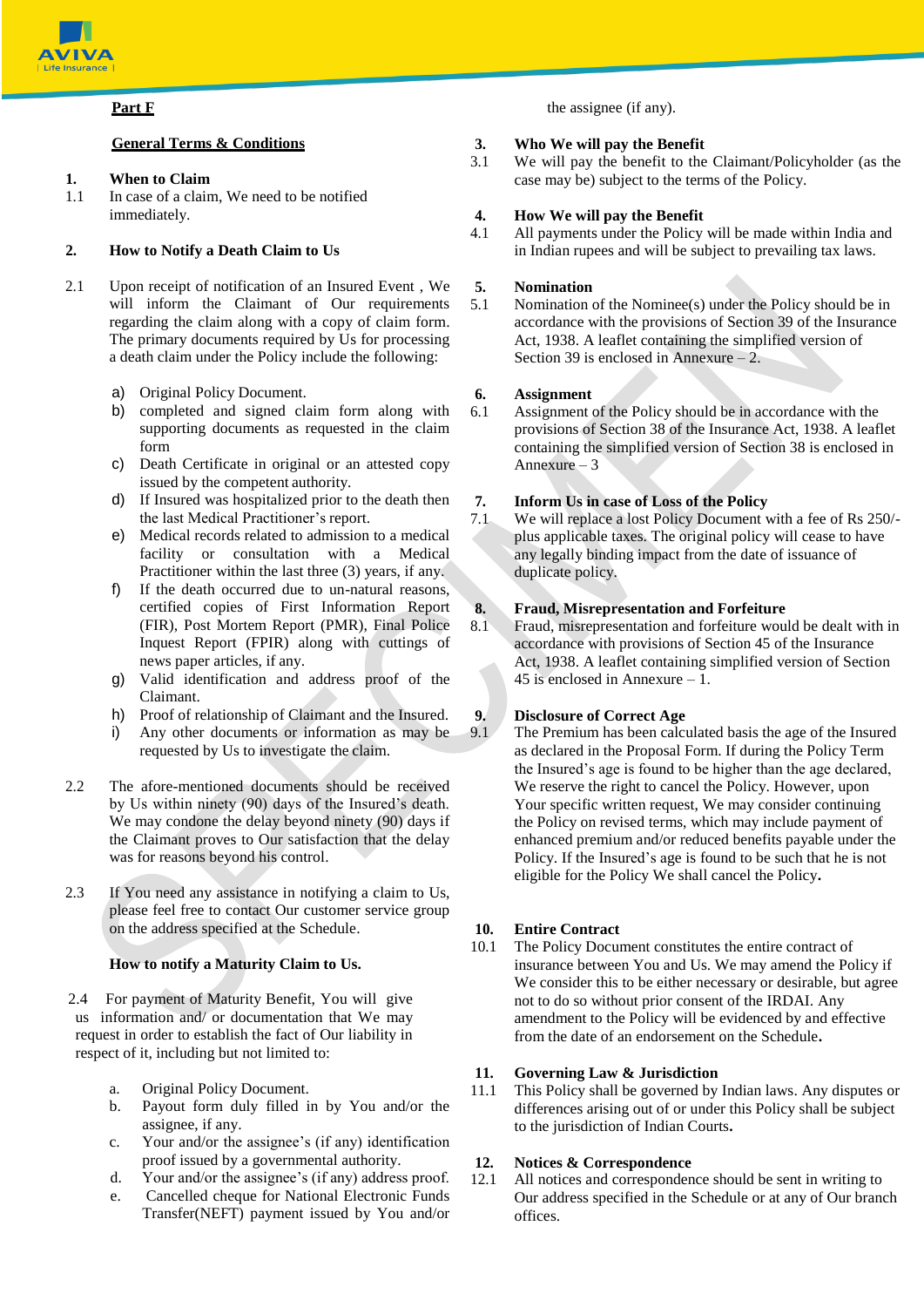

12.2 We will send You the Policy Document and any other correspondence relating to servicing or administration of the Policy through speed post or courier or any other legally

recognized mode of communication (including email), at the address and registered email id provided in the Schedule. You or Your Claimant must inform Us of change in address (including any change in registered email id), failing which We will continue to correspond at the last recorded address and shall not be held liable in any manner for any losses or damages suffered by You or Your Claimant due to the above.

### **13. Taxation**

- 13.1 You need to pay all applicable taxes, over and above the Premium, fees and charges payable by You.
- 13.2 We will deduct any applicable taxes, cess or levies, as may be in force from time to time from any amounts payable by Us to You. We do not offer any tax advice or consultancy and You are advised to seek the opinion from Your tax advisor in relation to the applicable tax benefits and liabilities. We do not hold any responsibility for Your and/or the Claimant's claim to any deduction/s under the tax laws for any amounts contributed or accrued/received under this Policy. Tax benefits and liabilities under the Policy are subject to prevailing tax laws.

## **14. Termination**

This Policy will immediately and automatically

terminate on the earliest of:

14.1 return of the Policy under the Free Look option, subject to refund stipulated in Clause 1 of Part D;

- 14.2 occurrence of the Insured Event and upon payment or repudiation of a claim;
- 14.3 On the payment of the Surrender Value, if any;
- 14.4 On the Maturity Date.
- 14.5 For Policy discontinued before completion of Lock-in Period: The date on which the Proceeds of the Discontinued Policy Fund are paid as per Article 4.1.2 or 4.1.3 of Part D as applicable.
- 14.6 For Policy discontinued after completion of Lock-in Period: Unless You have opted for converting the Policy to Reduced Paid-up Policy, the date on which the Fund Value is paid in accordance with Clause 4.3 of Part D.

#### **15. Suicide**

- 15.1 If the Insured commits suicide, for any reason whatsoever, within twelve (12) months of the Risk Commencement Date or from the date of Revival of the Policy, the Nominee/ beneficiary shall be entitled to the Fund Value, as available on the date of intimation of the Insured Event.
- 15.2 Any charges (other than Fund Management Charges and guarantee charges, if any) recovered subsequent to the date of the Insured Event shall be added back to the Fund Value as available on the date of intimation of the Insured Event.
- 15.3 The Policy will terminate after the payment of the said Fund Value.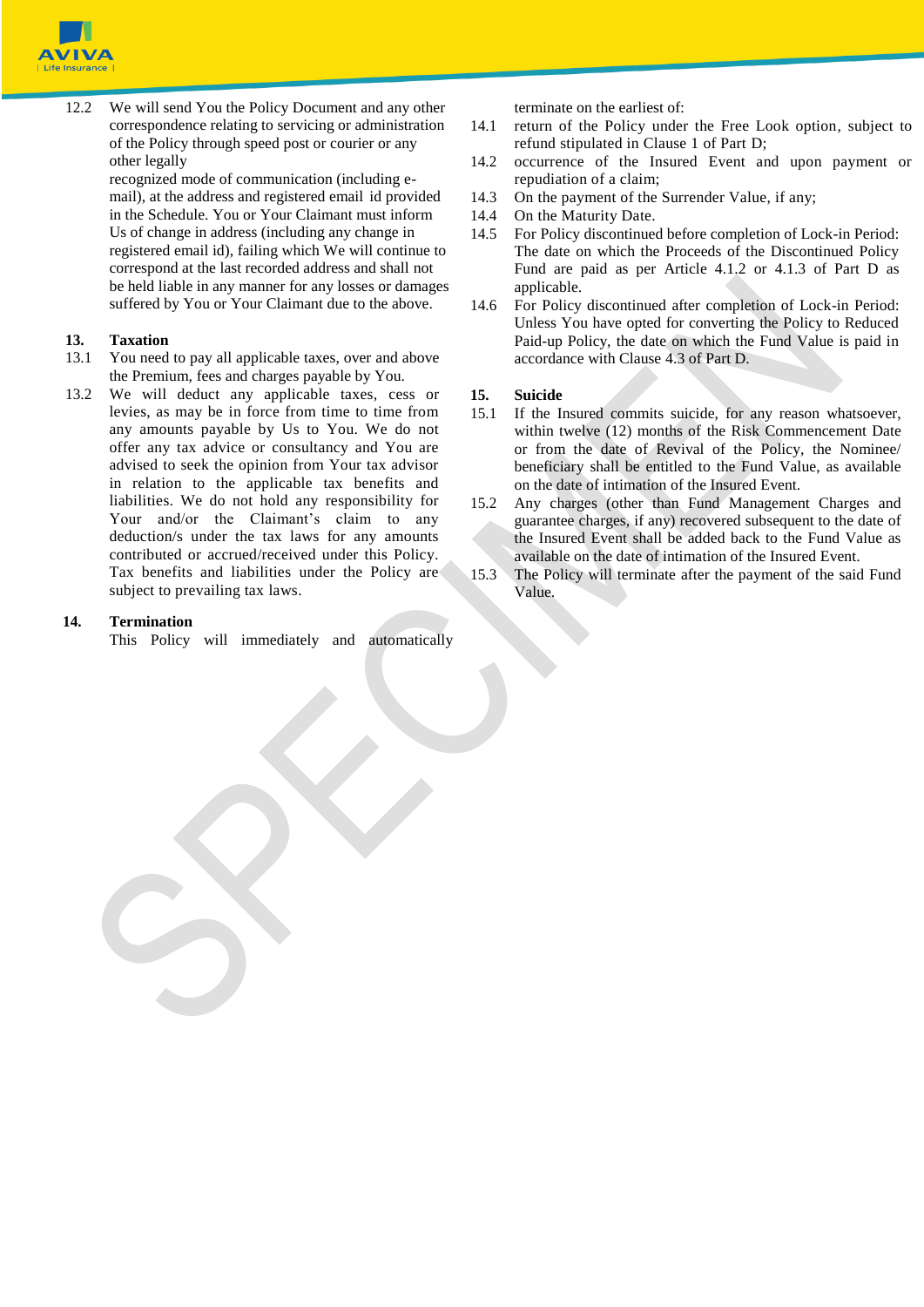

#### **Part G Grievance Redressal Mechanism**

## **1. Customer Service Assistance**

- 1.1. For any query, complaint or grievance relating to the Policy You can:
	- a) call Us at **1800-103-7766** / **1800-180-2266**; or
	- b) email Us at: [complaints@avivaindia.com;](mailto:complaints@avivaindia.com) or
	- c) approach any of Our branch offices; or
	- d) contact Your advisor; or
	- e) contact Our customer services group at Our address specified in the Schedule.
- 1.2. For updated contact details, We request You to regularly check Our website [www.avivaindia.com.](http://www.avivaindia.com/)

In case You are not satisfied with the decision of the above office, or have not received any response within 2 weeks, please contact Our Grievance Redressal Officer.

## **2. Contact Our Grievance Redressal Officer**

- a) Head Office Aviva Life Insurance Company India Limited, Aviva Tower, Sector Road, Opposite Golf Course, DLF- Phase V, Sector- 43,Gurgaon-122003 (Haryana); or
- b) call at 0124-2709046; or
- c) email a[t cro@avivaindia.com](mailto:cro@avivaindia.com)

## **3. How to Approach IRDAI Grievance Cell**

- 3.1. If You are still not satisfied with Our response or do not receive a response from Us within 2 weeks, You may approach the Grievance Cell of the Consumer Affairs Department of the IRDAI on the following contact details:
	- a) Call Toll Free Number 155255 (or) 1800 4254 732;
	- b) Send an e-mail to complaints  $@$  irdai.gov.in;
	- c) Register and monitor Your complaint at http://www[.igms.irdai.gov.in;](http://igms.irda.gov.in/) or
	- d) Send a letter to the IRDAI with Your complaint in the prescribed format at the following address:

Grievance Redressal Cell, Insurance Regulatory and Development Authority of India, Survey No. 115/1, Financial District, Nanakramguda, Gachibowli, Hyderabad ,Telangana State – 500032.Phone No- (040)20204000. email: [irda@irdai.gov.in.](mailto:irda@irdai.gov.in)

## **4. How to Approach Insurance Ombudsman**

- 4.1. Alternatively, You may approach the Insurance Ombudsman at the address mentioned in table below or at the IRDAI's website www.irdai.gov.in, if Your grievance pertains to:
	- a) delay in settlement of claims, beyond the time specified in the regulations by the IRDAI;
	- b) any partial or total repudiation of claims by the life insurer;
	- c) disputes over premium paid or payable in terms of insurance policy;
- d) misrepresentation of policy terms and conditions at any time in the policy document or policy contract;
- e) legal construction of insurance policies in so far as the dispute relates to claim;
- f) policy servicing related grievances against insurers and their agents and intermediaries;
- g) issuance of life insurance policy which is not in conformity with the proposal form submitted by the proposer;
- h) non-issuance of insurance policy after receipt of premium in life insurance; and any other matter resulting from the violation of provisions of the Insurance Act, 1938 or the regulations, circulars, guidelines or instructions issued by the IRDAI from time to time or the terms and conditions of the policy contract, in so far as they relate to issues mentioned at clauses (a) to (f).
- 4.2. The complaint shall be in writing, duly signed by the complainant or through his legal heirs, nominee or assignee. The complaint shall state clearly:
	- a) the name and address of the complainant;
	- b) the name of the branch or office of the insurer against whom the complaint is made;
	- c) the facts giving rise to the complaint and supporting documents;
	- d) the nature and extent of the loss caused to the complainant; and
	- e) the relief sought from the Insurance Ombudsman.
- 4.3. As per Rule 14(3) of the Insurance Ombudsman Rules, 2017, the complaint to the Insurance Ombudsman can be made only if the complainant makes a written representation to the insurer named in the complaint and;
	- a) either the insurer had rejected the complaint; or
	- b) the complainant had not received any reply within a period of one month after the insurer received his representation; or
	- c) the complainant is not satisfied with the reply given to him by the insurer.
- 4.4. The complaint should be made within one (1) year:
	- a) after the order of the insurer rejecting the representation is received; or
	- b) after receipt of decision of the insurer which is not to the satisfaction of the complainant;
	- c) after expiry of one (1) month from the date of sending the written representation to the insurer to which the insurer has failed to reply.
- 4.5. No complaint before the Insurance Ombudsman shall be maintainable on the same subject matter on which proceedings are pending before or disposed of by any court or consumer forum or arbitrator.
- 4.6. We have given below the details of the existing offices of the Insurance Ombudsman. You may approach the respective Insurance Ombudsman as per Your location.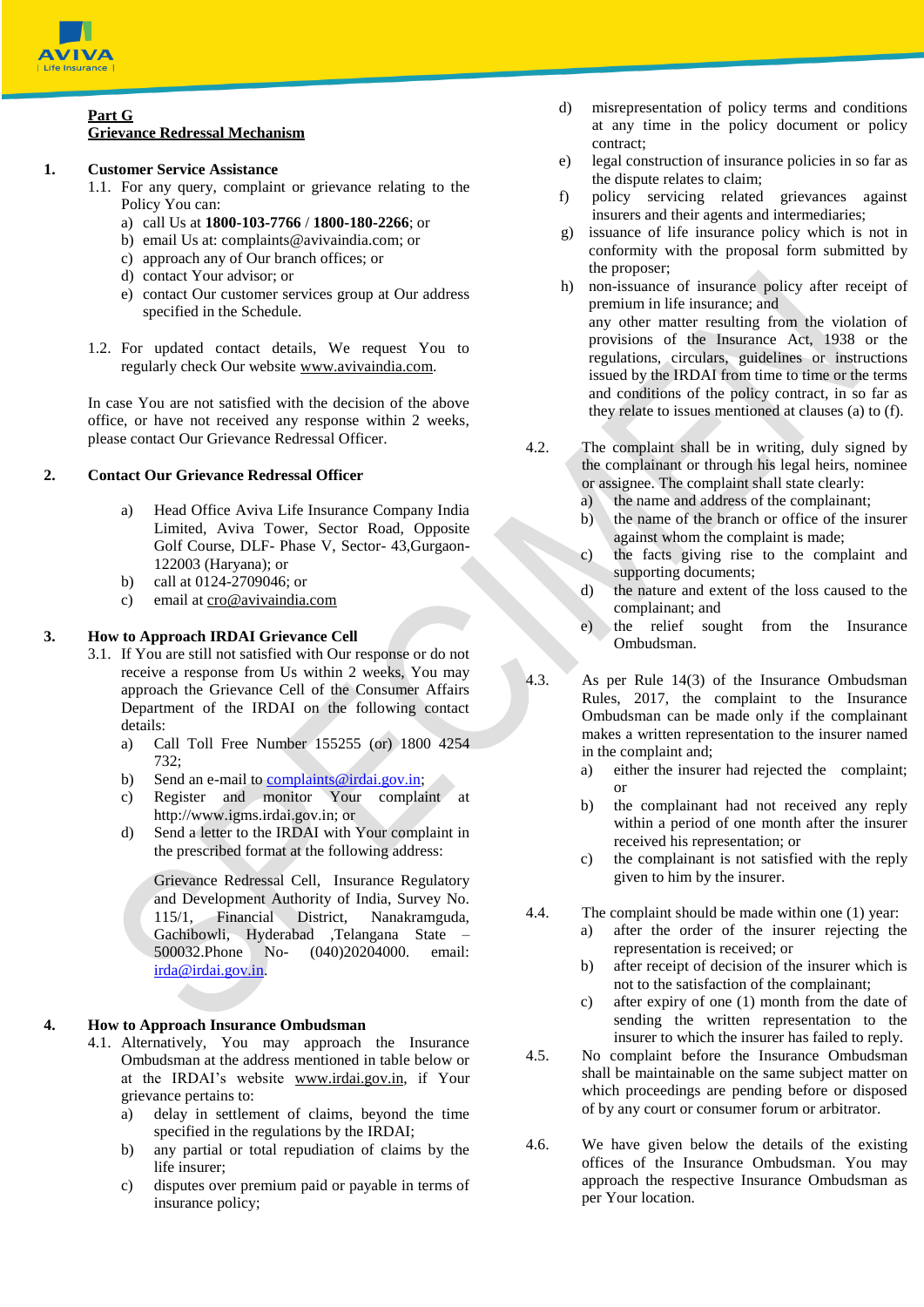

4.7. We request You to regularly check Our Website [www.avivaindia.com](http://www.avivaindia.com/) or the IRDAI's website [www.irdai.gov.in](http://www.irdai.gov.in/) for updated contact details of the Insurance Ombudsman.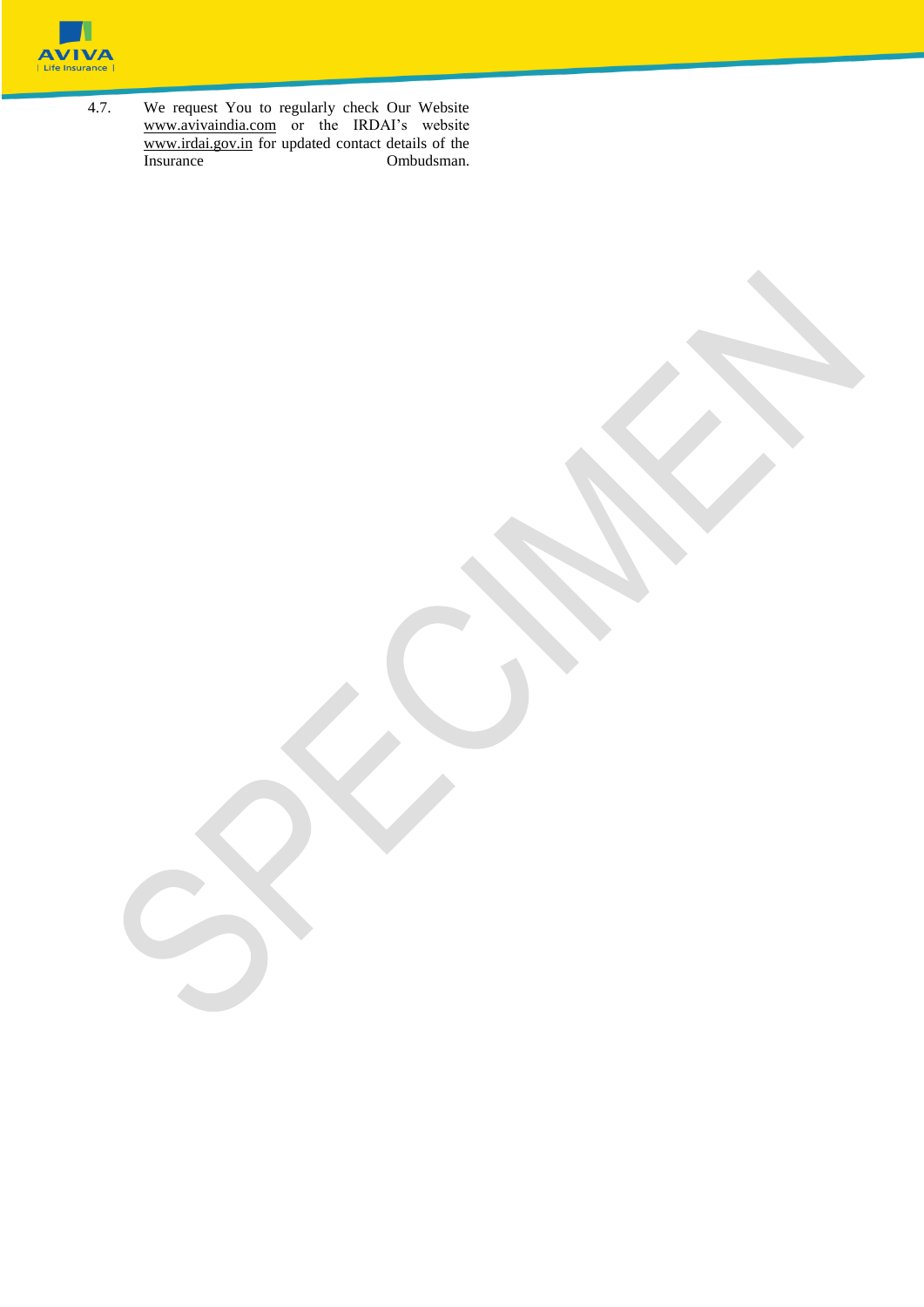

# **List of Insurance Ombudsman**

| S.No             | Office of the<br>Ombudsman | <b>Contact Details</b>                                        | <b>Areas of Jurisdiction</b>    |  |  |
|------------------|----------------------------|---------------------------------------------------------------|---------------------------------|--|--|
| 1.               | <b>AHMEDABAD</b>           | Jeevan Prakash Building, 6th floor,                           | Gujarat, UT of Dadra & Haveli,  |  |  |
|                  |                            | Tilak Marg, Relief Road, Ahmedabad -                          | Daman and Diu                   |  |  |
|                  |                            | 380 001.                                                      |                                 |  |  |
|                  |                            | Tel.: 079 - 25501201/02/05/06                                 |                                 |  |  |
|                  |                            | Email: bimalokpal.ahmedabad@ecoi.co.in                        |                                 |  |  |
| 2.               | <b>BENGALURU</b>           | Jeevan Soudha Building, PID No. 57-27- N-                     | Karnataka                       |  |  |
|                  |                            | 19 Ground Floor, 19/19, 24th Main Road, JP                    |                                 |  |  |
|                  |                            | Nagar, Ist Phase, Bengaluru - 560 078.                        |                                 |  |  |
|                  |                            | Tel.: 080 - 26652048 / 26652049                               |                                 |  |  |
|                  |                            | Email: bimalokpal.bengaluru@ecoi.co.in                        |                                 |  |  |
|                  |                            |                                                               |                                 |  |  |
| 3.               | <b>BHOPAL</b>              | Janak Vihar Complex, 2nd Floor, 6 Malviya                     | Madhya Pradesh &                |  |  |
|                  |                            | Nagar, Opp. Airtel Office, Near New Market,                   | Chhattisgarh                    |  |  |
|                  |                            | Bhopal (M.P) - 462 003;                                       |                                 |  |  |
|                  |                            | Tel: 0755-2569201/202, Fax: 0755 - 27 692 03;                 |                                 |  |  |
|                  |                            | E-Mail: bimalokpal.bhopal@ecoi.co.in                          |                                 |  |  |
| $\overline{4}$ . | <b>BHUBANESHWAR</b>        | 62, Forest Park, Bhubaneshwar - 751009                        | Orissa                          |  |  |
|                  |                            | Tel: 0674 - 259 6455/61, Fax: 0674 - 259 6429                 |                                 |  |  |
|                  |                            | E-Mail: bimalokpal.bhubaneswar@ecoi.co.in                     |                                 |  |  |
|                  | <b>CHANDIGARH</b>          | S.C.O No. 101,102 & 103,2nd Floor, Batra                      | Punjab, Haryana, Himachal       |  |  |
|                  |                            | Building, Sector 17- D, Chandigarh- 160017                    | Pradesh,                        |  |  |
|                  |                            | Tel: 0172-2706196 / 2706468;                                  | Jammu & Kashmir, UT of          |  |  |
|                  |                            | E-Mail: bimalokpal.chandigarh@ecoi.co.in, Fax:                | Chandigarh                      |  |  |
|                  |                            | 0172 - 270 8274                                               |                                 |  |  |
| 6.               | <b>CHENNAI</b>             | Fatima Akhtar Court, 4th Floor, 453 (OLD 312) Anna            | Tamil Nadu, UT-                 |  |  |
|                  |                            | Salai, Teynampet, Chennai - 600018                            | Pondicherry town                |  |  |
|                  |                            | Tel: 044 - 24333668 / 24335284,                               | and Karaikal (which are part    |  |  |
|                  |                            | Fax: 044 - 24333664                                           | of UT of                        |  |  |
|                  |                            | E-Mail: bimalokpal.chennai@ecoi.co.in                         | Pondicherry)                    |  |  |
| 7.               | <b>NEW DELHI</b>           | 2/2 A, 1st Floor, Universal Insurance Bldg., Asaf             | Delhi                           |  |  |
|                  |                            | Ali Road, New Delhi-110002                                    |                                 |  |  |
|                  |                            | Tel: 011 - 23232481/23213504, E-Mail:                         |                                 |  |  |
|                  |                            | bimalokpal.delhi@ecoi.co.in                                   |                                 |  |  |
|                  |                            |                                                               |                                 |  |  |
| 8.               | <b>ERNAKULAM</b>           | 2 <sup>nd</sup> Floor, Pulinat Building, Opp Cochin Shipyard, | Kerala, UT of (a)               |  |  |
|                  |                            | M.G Road, ERNAKULAM - 682015                                  | Lakshadweep, (b) Mahe           |  |  |
|                  |                            | Tel: 0484-2358759/9338, Fax: 0484 - 2359336                   | - a part of UT of               |  |  |
|                  |                            | E-Mail: bimalokpal.ernakulam@ecoi.co.in                       | Pondicherry                     |  |  |
| 9.               | <b>GUWAHATI</b>            | "Jeevan Nivesh", 5th Floor, Near, Panbazar                    | Assam, Meghalaya, Manipur,      |  |  |
|                  |                            | Overbridge, SS Road, Guwahati - 781001 Tel:                   | Mizoram, Arunachal Pradesh,     |  |  |
|                  |                            | 0361 - 2132204/5                                              | Nagaland & Tripura              |  |  |
|                  |                            | E-Mail: bimalokpal.guwahati@ecoi.co.in                        |                                 |  |  |
| 10.              | <b>HYDERABAD</b>           | 6-2-46, 'Moin Court', 1st                                     | Andhra Pradesh,                 |  |  |
|                  |                            | Floor, Lane Opp. Saleem Function Palace, A.C.                 | Telangana,                      |  |  |
|                  |                            | Guards, Lakdi Ka Pool, Hyderabad- 500004 Tel:                 | and                             |  |  |
|                  |                            | 040-67504123/23312122, Fax: 040 - 23376599                    | $UT$ of $Yanam - a$ part of the |  |  |
|                  |                            | E-Mail: bimalokpal.hyderabad@ecoi.co.in                       | UT of                           |  |  |
|                  |                            |                                                               | Pondicherry                     |  |  |
| 11.              | <b>JAIPUR</b>              | Jeevan Nidhi - II Bldg., Gr. Floor, Bhawani Singh             | Rajasthan                       |  |  |
|                  |                            | Marg, Jaipur - 302 005.                                       |                                 |  |  |
|                  |                            | Tel.: 0141 2740363                                            |                                 |  |  |
|                  |                            | Email: Bimalokpal.jaipur@ecoi.co.in                           |                                 |  |  |
|                  |                            |                                                               |                                 |  |  |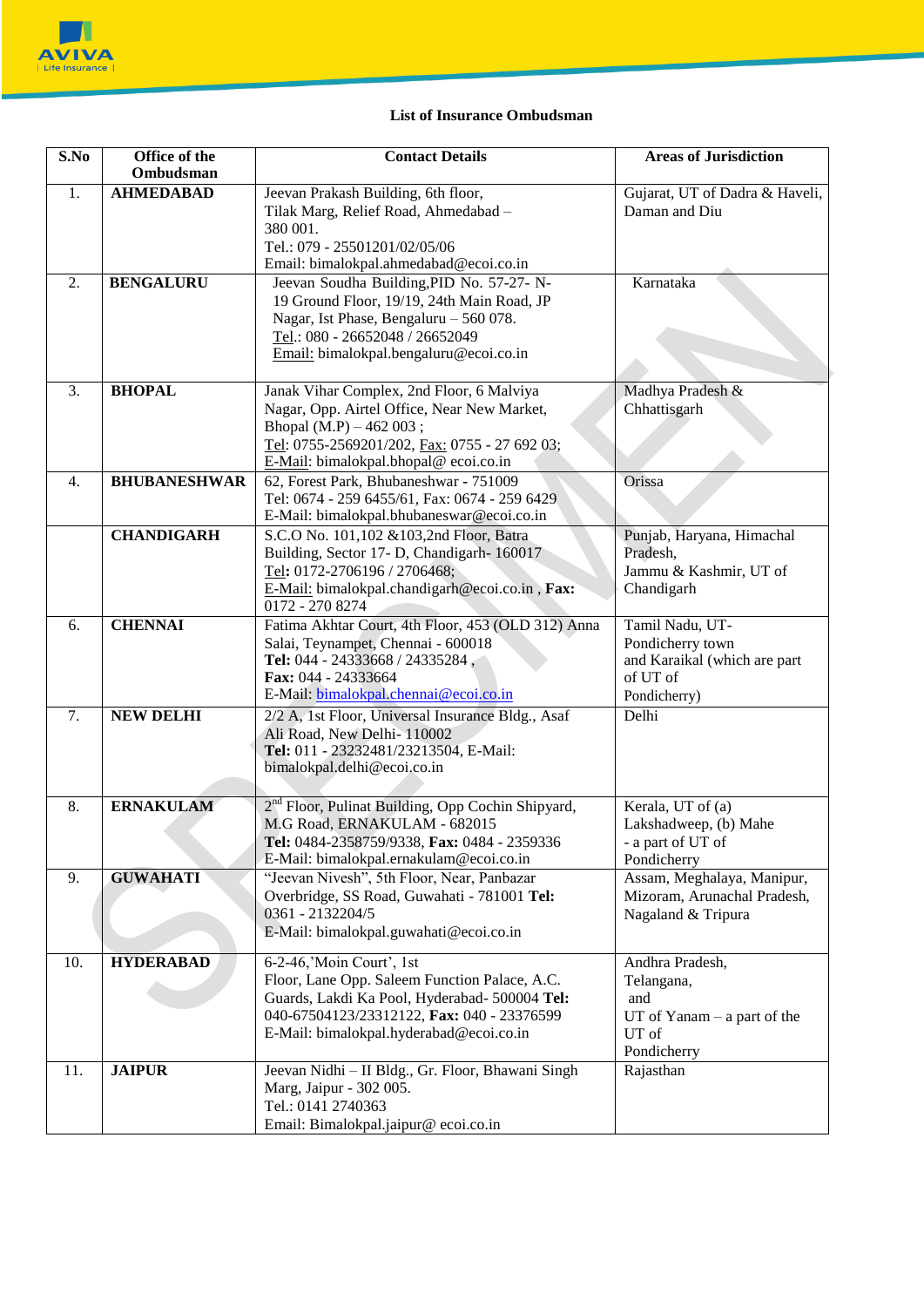|     | ife <b>harance KOLKATA</b> | 4th Floor, Hindustan Bldg. Annexe, 4,                                                                                                                                                      | West Bengal, UT of                                                                                                                                                                                                                                                                                                                                                                                                                                                                                              |
|-----|----------------------------|--------------------------------------------------------------------------------------------------------------------------------------------------------------------------------------------|-----------------------------------------------------------------------------------------------------------------------------------------------------------------------------------------------------------------------------------------------------------------------------------------------------------------------------------------------------------------------------------------------------------------------------------------------------------------------------------------------------------------|
|     |                            | C.R.Avenue, Kolkata - 700 072<br>Tel: 033 - 22124339 / 22124340, Fax: 033 -                                                                                                                | Andaman and Nicobar<br>Islands, Sikkim                                                                                                                                                                                                                                                                                                                                                                                                                                                                          |
|     |                            | 22124341                                                                                                                                                                                   |                                                                                                                                                                                                                                                                                                                                                                                                                                                                                                                 |
|     |                            | E-Mail: bimalokpal.kolkata@ecoi.co.in                                                                                                                                                      |                                                                                                                                                                                                                                                                                                                                                                                                                                                                                                                 |
| 13. | <b>LUCKNOW</b>             | 6th Floor, Jeevan Bhawan, Phase-II, Nawal Kishore<br>Road, Hazratganj, Lucknow - 226 001.<br>Tel.: 0522 - 2231330 / 2231331<br>Fax: 0522 - 2231310<br>Email: bimalokpal.lucknow@ecoi.co.in | Districts of Uttar Pradesh:<br>Laitpur, Jhansi, Mahoba,<br>Hamirpur, Banda, Chitrakoot,<br>Allahabad, Mirzapur,<br>Sonbhabdra, Fatehpur,<br>Pratapgarh, Jaunpur, Varanasi,<br>Gazipur, Jalaun, Kanpur,<br>Lucknow, Unnao, Sitapur,<br>Lakhimpur, Bahraich,<br>Barabanki, Raebareli,<br>Sravasti, Gonda, Faizabad,<br>Amethi, Kaushambi,<br>Balrampur, Basti,<br>Ambedkarnagar, Sultanpur,<br>Maharajgang, Santkabirnagar,<br>Azamgarh, Kushinagar,<br>Gorkhpur, Deoria, Mau,<br>Ghazipur,<br>Chandauli, Ballia, |
|     |                            |                                                                                                                                                                                            | Sidharathnagar.                                                                                                                                                                                                                                                                                                                                                                                                                                                                                                 |
| 14. | <b>MUMBAI</b>              | 3rd Floor, Jeevan Seva Annexe,<br>S.V. Road, Santa Cruz (W), Mumbai - 400 054<br>Tel: 022 - 26106552/6960, Fax: 022 - 26106052<br>E-Mail: bimalokpal.mumbai@ecoi.co.in                     | Goa,<br>Mumbai Metropolitan<br>Region<br>excluding Navi Mumbai &<br>Thane.                                                                                                                                                                                                                                                                                                                                                                                                                                      |
| 15. | <b>NOIDA</b>               | 4 <sup>th</sup> Floor, Bhagwan Sahai Palace, Main Road, Naya<br>Bans, Sector-15, Distt: Gautam Buddh Nagar,<br>U.P-201301 Tel No: 0120-2514250/52/53 Email:<br>bimalokpal.noida@ecoi.co.in | State of Uttaranchal and the<br>following Districts of Uttar<br>Pradesh: Agra, Aligarh,<br>Bagpat, Bareilly, Bijnor,<br>Budaun, Bulandshehar, Etah,<br>Kanooj, Mainpuri, Mathura,<br>Meerut, Moradabad,<br>Muzaffarnagar, Oraiyya,<br>Pilibhit, Etawah, Farrukhabad,<br>Firozbad,<br>Gautambodhanagar, Ghazia<br>bad, Hardoi, Shahjahanpur,<br>Hapur, Shamli, Rampur,<br>Kashganj, Sambhal, Amroha,<br>Hathras, Kanshiramnagar,<br>Saharanpur                                                                   |
| 16  | <b>PATNA</b>               | 1st Floor, Kalpana Arcade Building,,<br>Bazar Samiti Road,<br>Bahadurpur, Patna<br>800 006.                                                                                                | Bihar, Jharkhand.                                                                                                                                                                                                                                                                                                                                                                                                                                                                                               |
|     |                            | Tel.: 0612-2680952<br>Email: bimalokpal.patna@ecoi.co.in                                                                                                                                   |                                                                                                                                                                                                                                                                                                                                                                                                                                                                                                                 |
| 17  | <b>PUNE</b>                | Jeevan Darshan Bldg., 3rd Floor, C.T.S. No.s. 195<br>to 198, N.C. Kelkar Road, Narayan Peth, Pune -<br>411 030.<br>Tel.: 020-41312555 Email:<br>bimalokpal.pune@ecoi.co.in                 | Maharashtra, Area of Navi<br>Mumbai and Thane<br>excluding Mumbai<br>Metropolitan Region.                                                                                                                                                                                                                                                                                                                                                                                                                       |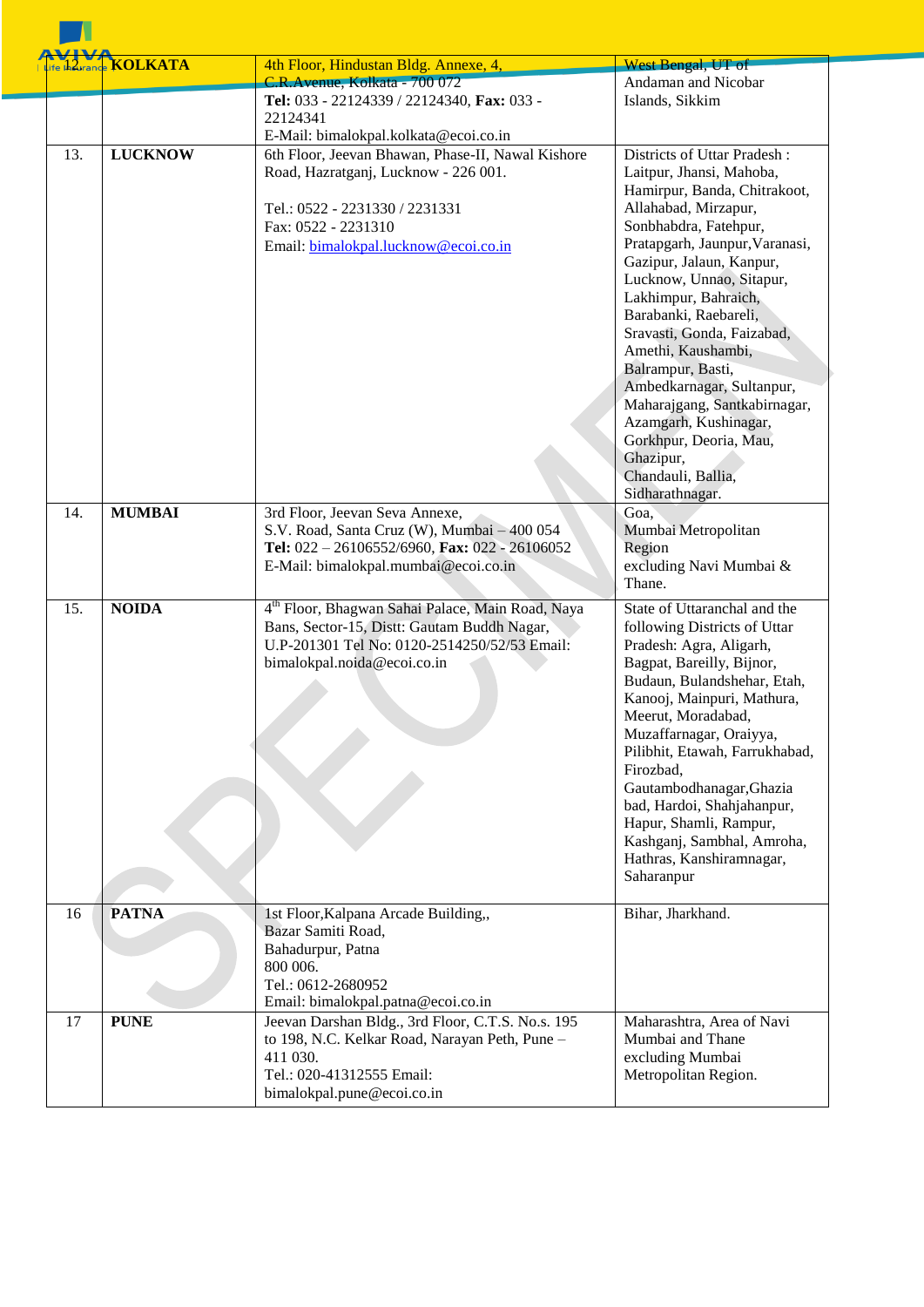

#### **Annexure 1 – A Simplified Summary of Section 45 of the Insurance Act, 1938 (Fraud, Misrepresentation and Forfeiture)**

- 1. A life insurance policy cannot be repudiated by an insurer on any ground whatsoever after expiry of three (3) years from:
- a) the date of issuance of policy; or
- b) the date of commencement of risk; or
- c) the date of revival of policy; or
- d) the date of issuance of a rider to the policy;

whichever is later.

- 2. On the ground of 'fraud' (as the term has been described in point 4 below), a life insurance policy may be repudiated by an insurer within three (3) years from:
- a) the date of issuance of policy; or
- b) the date of commencement of risk; or
- c) the date of revival of policy; or
- d) the date of issuance of a rider to the policy

whichever is later.

- 3. If the insurer intends to repudiate a life insurance policy, it has to communicate in writing to the insured or legal representative, as applicable, mentioning the ground and materials on which such decision is based.
- 4. Fraud includes the following acts committed by an insured or by his agent, with the intent to deceive the insurer or to induce issuance of a life insurance policy:
- a) suggestion of a fact which is not true and which the insured does not believe to be true;
- b) active concealment of a fact by the insured having knowledge or belief of the fact;
- c) any other act fitted to deceive; and
- d) any such act or omission as the law specifically declares to be fraudulent.

Mere silence is not fraud, unless under the given circumstances it is the duty of the insured or his agent to speak.

5. An insurer cannot repudiate a life insurance policy on the ground of fraud, if the Insured /beneficiary can prove that:

- a) the misstatement/suppression of a material fact was true to the best of his knowledge;
- b) there was no deliberate intention to suppress the fact; or
- c) such misstatement/suppression of a material fact was within the insurer's knowledge. The onus of disproving fraud is upon the beneficiaries if the policyholder is not alive.
- 6. A life insurance policy can be repudiated within three (3) years on the ground that any statement of or suppression of a fact material to expectancy of life of the insured was incorrectly made in the proposal or other document basis which policy was issued or revived or rider issued.
- 7. If repudiation is on the ground of misstatement and not on fraud, the insurer shall refund the premium collected to the insured or legal representative or nominee or assignees, within a period of ninety (90) days from the date of repudiation.
- However, the insurer can call for proof of age at any time if it is entitled to do so and the policy will not be considered to be repudiated merely because the terms of the policy are adjusted on subsequent proof of age of life insured.

*[Disclaimer: This is only a simplified version of Section 45 of the Insurance Act, 1938 prepared for general information. You are advised to refer to the Insurance Act, 1938 as amended by the Insurance Laws (Amendment) Act, 2015 for complete and accurate details.]*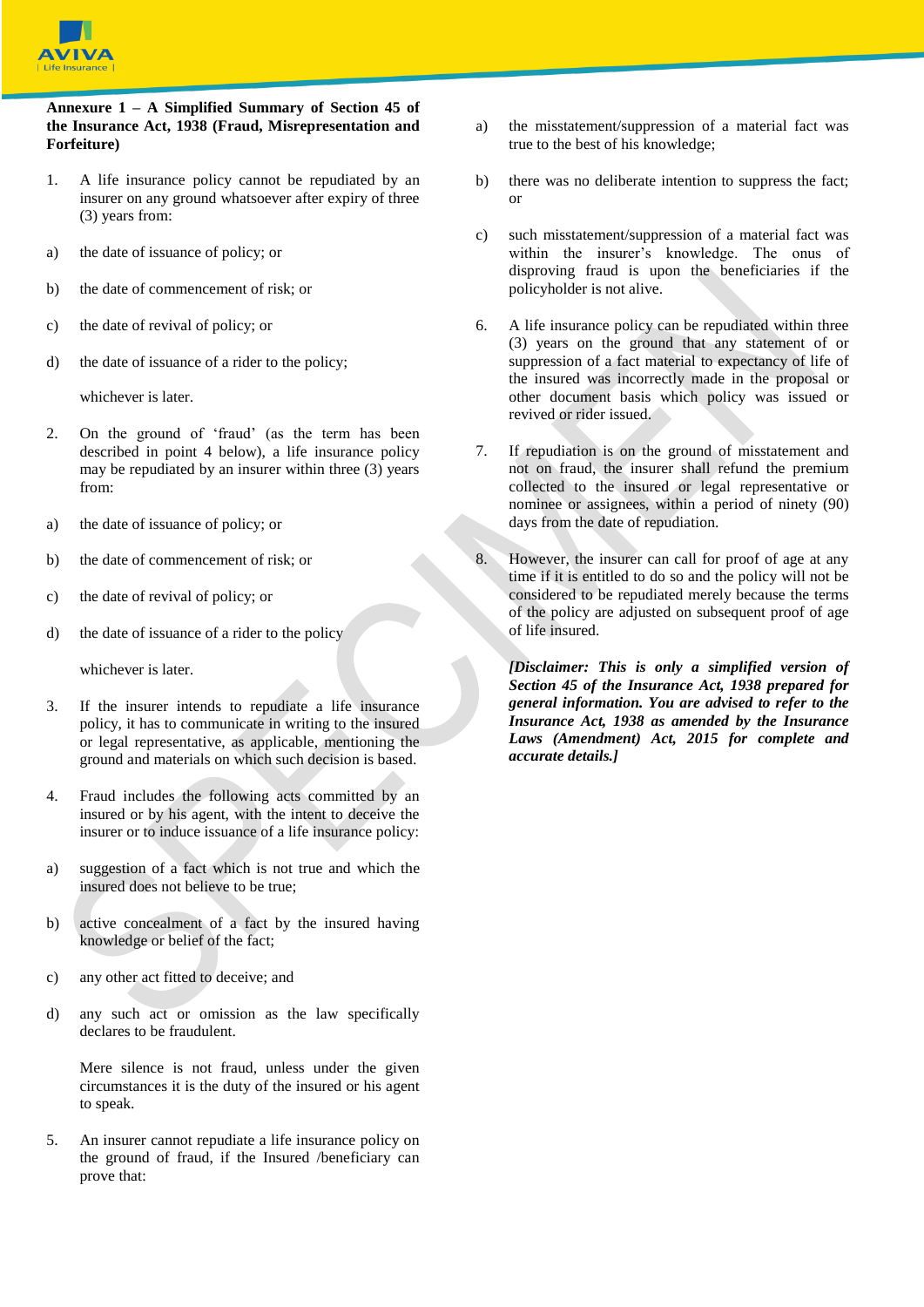

#### **Annexure 2 – A Simplified Summary of Section 39 of the Insurance Act, 1938 (Nomination)**

- 1. The policyholder of a life insurance policy covering his own life may nominate person(s) to whom the policy benefits will be paid upon his death.
- 2. If the nominee is a minor, the policyholder may appoint a person to receive the policy benefits during the minority of the nominee.
- 3. A nomination can be made at any time before the policy matures. Nomination may be incorporated in the policy or may be endorsed on the policy communicated to the insured and can be registered by the insurer in the records relating to the policy.
- 4. Nomination can be cancelled or changed at any time before policy matures, by an endorsement or a will, as the case may be. A written notice in writing of change or cancellation of nomination must be delivered to the insurer. Otherwise, the insurer will not be liable if a payment is made to the nominee named in the policy document or the insurer's records.
- 5. On receipt of notice along with the prescribed fee, the insurer should grant a written acknowledgement to the policyholder regarding registration of a nomination or cancellation or change of nominee.
- 6. A transfer or assignment as per Section 38 of the Insurance Act, 1938 shall automatically cancel the nomination, unless assignment is made to the insurer or other transferee or assignee for the purpose of a loan. In such a case of assignment for the purpose of a loan, the nomination will not get cancelled, but the nominee's rights will be affected to the extent of the insurer's or transferee's or assignee's interest in the policy. The nomination will be revived on repayment of the loan.
- 7. The right of any creditor to be paid out of the proceeds of any life insurance policy will not be affected by the nomination.
- 8. In case of nomination by policyholder whose life is insured, if the nominee(s) dies before the

policyholder, the policy benefits are payable to the policyholder or his heirs or legal representatives or holder of succession certificate.

- 9. If nominee(s) survive the person whose life is insured, the amount secured by the policy shall be paid to such survivor(s).
- 10. If the nominee is a parent, spouse or child of the policyholder whose life is insured and such nominee dies after the policyholder but before his share of the policy benefits is paid, then, such share shall be paid to the heirs or legal representative of the nominee or holder of succession certificate of such nominee.
- 11. If policyholder dies after maturity but the policy benefits have not been paid to him because of his death, his nominee shall be entitled to the policy benefits.
- 12. The provisions of Section 39 are not applicable to any life insurance policy to which the Married Women's Property Act, 1874 applies or has at any time applied. Where nomination is intended to be made to spouse and/or children under the aforesaid legislation, it should be specified on the policy.

*[Disclaimer: This is only a simplified version of Section 39 of the Insurance Act, 1938 prepared for general information. You are advised to refer to the Insurance Act, 1938 as amended by the Insurance Laws (Amendment) Act, 2015 for complete and accurate details.]*